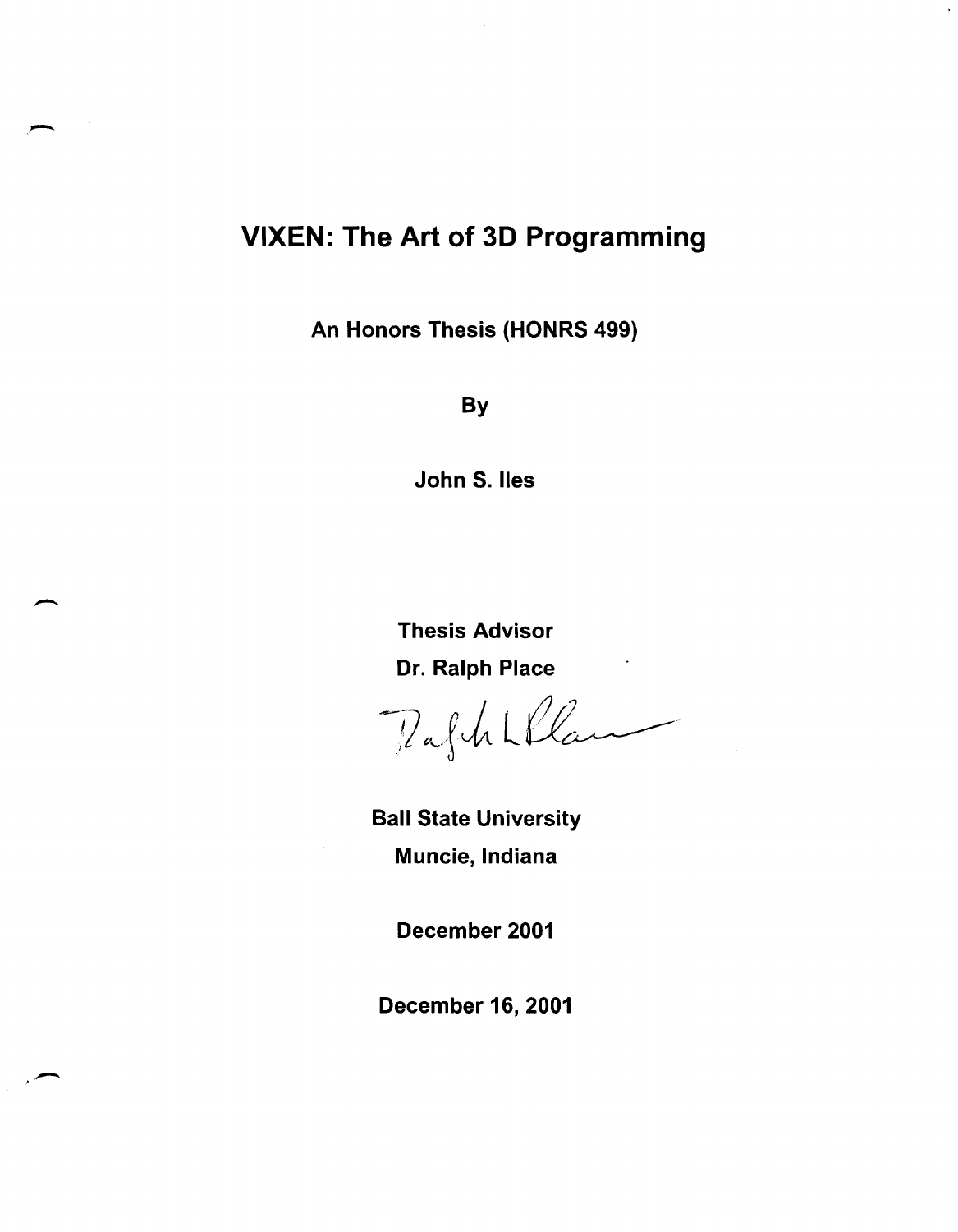SpCol!  $\dot{\tau}$ hesis LD 2489  $.24$ *20e'* 

-

## .T::8 **ABSTRACT**

VIXEN was conceived several years ago when I decided I wanted create 3D worlds. I wanted to do something really interesting with the techniques I had begun developing in the computer science program. So, in the summer of 1999 I purchased several texts on the subject and began researching 3D programming. I began my work in January of 2000 using OpenGL as the language to describe my 3D worlds. Before the month was out, I had developed VIXEN 1.0, a simple but effective demonstration of Windows programming, OpenGL, and interactivity.

After VIXEN 1.0, I began the design for a next-level project, then entitled VIXEN 2. As the semester break approached, I realized that VIXEN 2 would make an excellent Honors project. I enlisted Dr. Ralph Place as my advisor and hashed out an ambitious set of requirements. VIXEN 2 became VIXEN: The Art of 3D Programming, a set of three programs created to model 3D worlds.

The first of these programs is VIXEN Modeler. Modeler uses two windows - working together to display and edit 3D models. Though primitive in nature, Modeler has proven to be quite effective if the user is patient and persistent. I have often boasted that I can create any 3D shape in Modeler if I had forever in which to do it.

VIXEN Texture Mapper is the second program in the set. Mapper uses a single window for its GUI, incorporating the 3D window as part of the interface. The user can load any 3D object created in Modeler and then "paint" the object with bitmap images, or textures. After a texture has been applied, the user saves the object in its final form, and it is ready to be displayed in the final program.

The last program is the graphics demonstration, or VIXEN 2\_1. Using Modeler, I created a bird model and its wings, and then loaded the finished object into the simulation. A set of square tiles was also defined to simulate the ocean, and an appropriate texture was applied.

Together, these three programs form the current backbone of my resume and portfolio as well as being my Honors project. VIXEN is proof of experience in 3D programming with Direct3D and OpenGL, object-oriented engineering, and Windows development.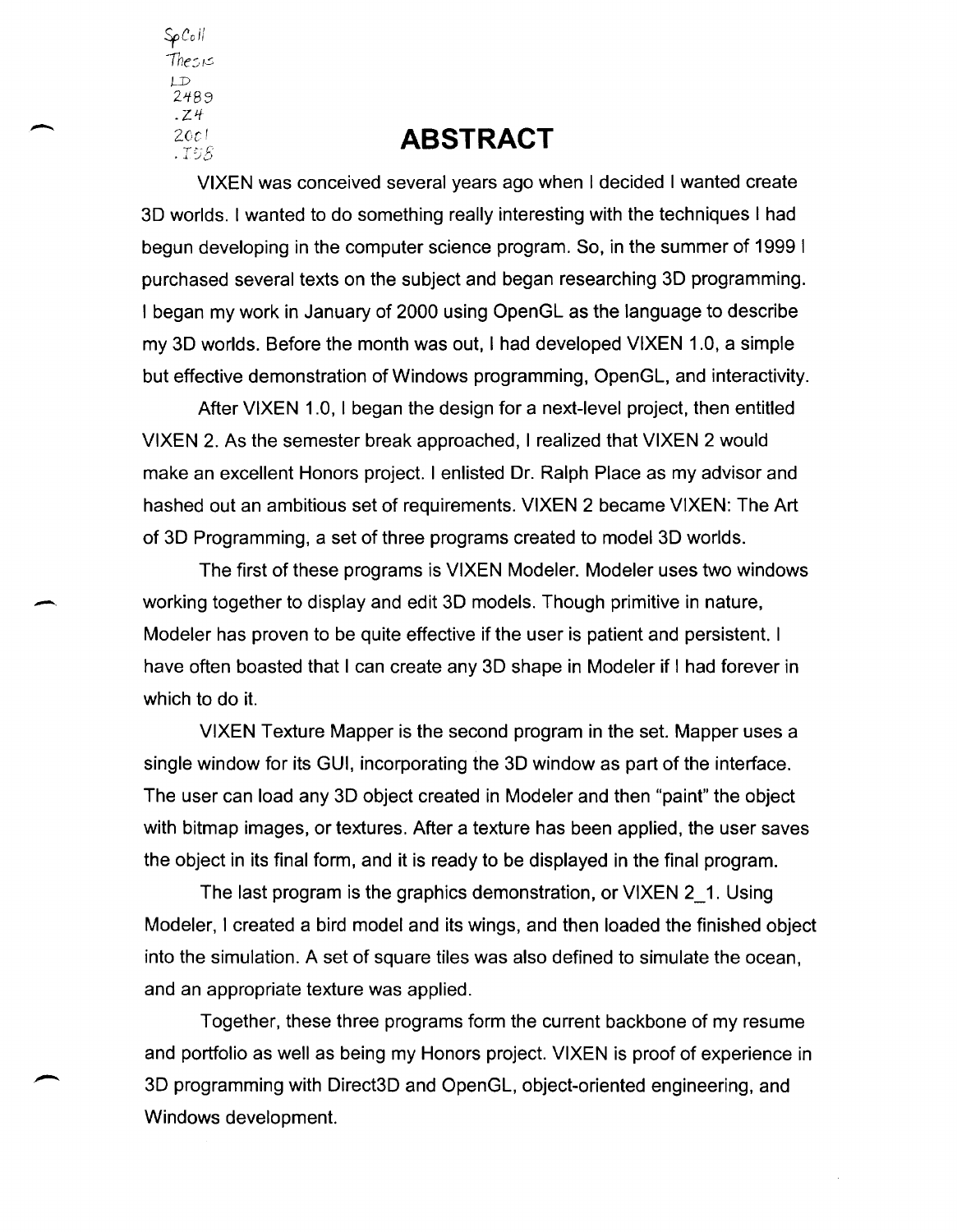# **ACKNOWLEDGEMENTS**

I would like to thank Dr. Ralph Place for volunteering his time to be my thesis advisor. Without him my requirements would have been far too broad, and I would not have been able to complete the project. As it is, there are a few "whiz-bang" graphics I planned into the project that did not make the final version.

-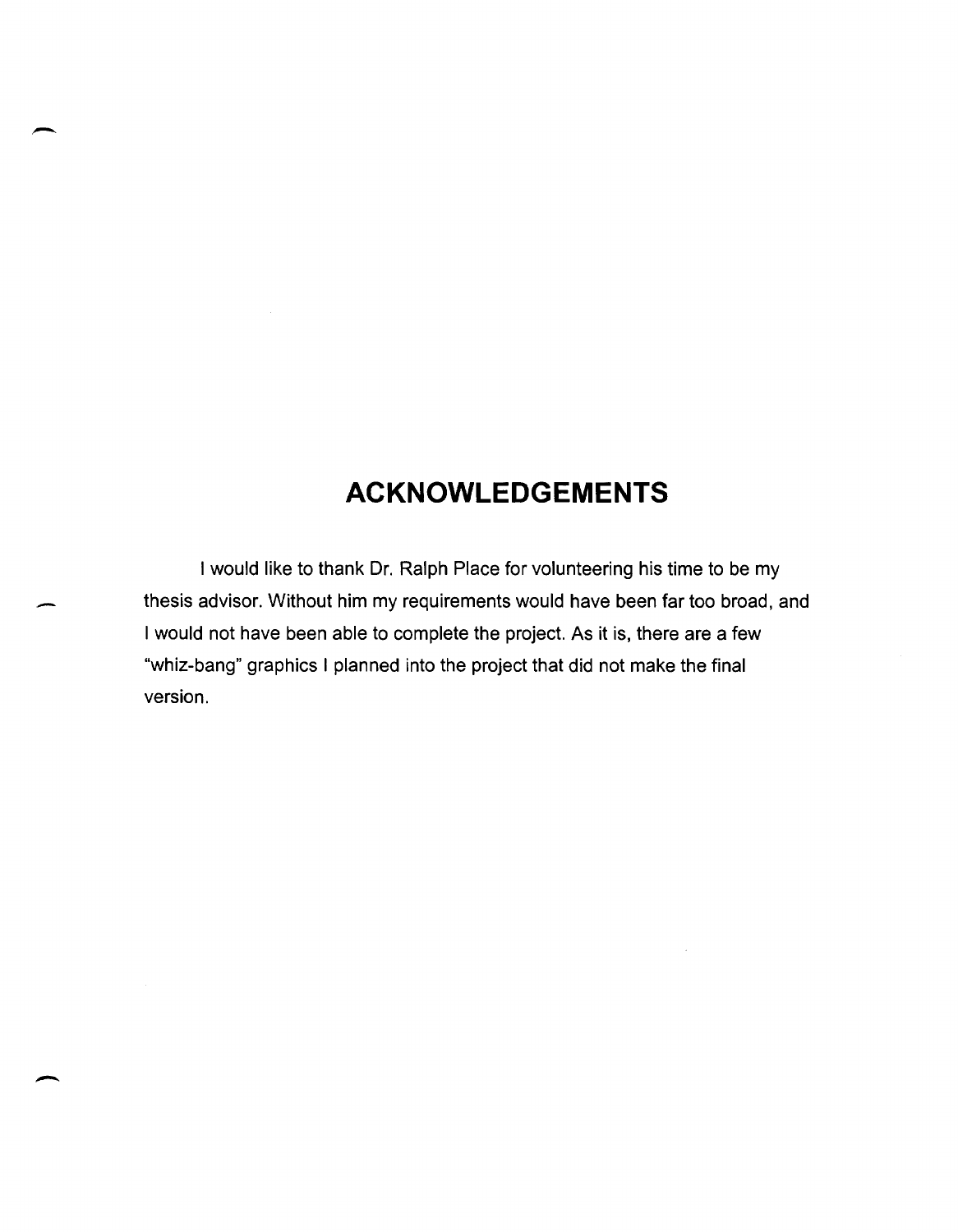# **REFERENCES**

Ebert, David S. Texturing and Modeling 2<sup>nd</sup> Edition. San Diego: AP Professional, 1998.

Watt, Alan H. Advanced Animation and Rendering Techniques: Theory and Practice. New York: ACM Press, 1992.

-

Petzold, Charles. Programming Windows 95. Redmond: Microsoft Press, 1996. Wright, Richard S., Jr. OpenGL Superbible, 2<sup>nd</sup> Edition. Waite Group, 1999. www.gamasutra.com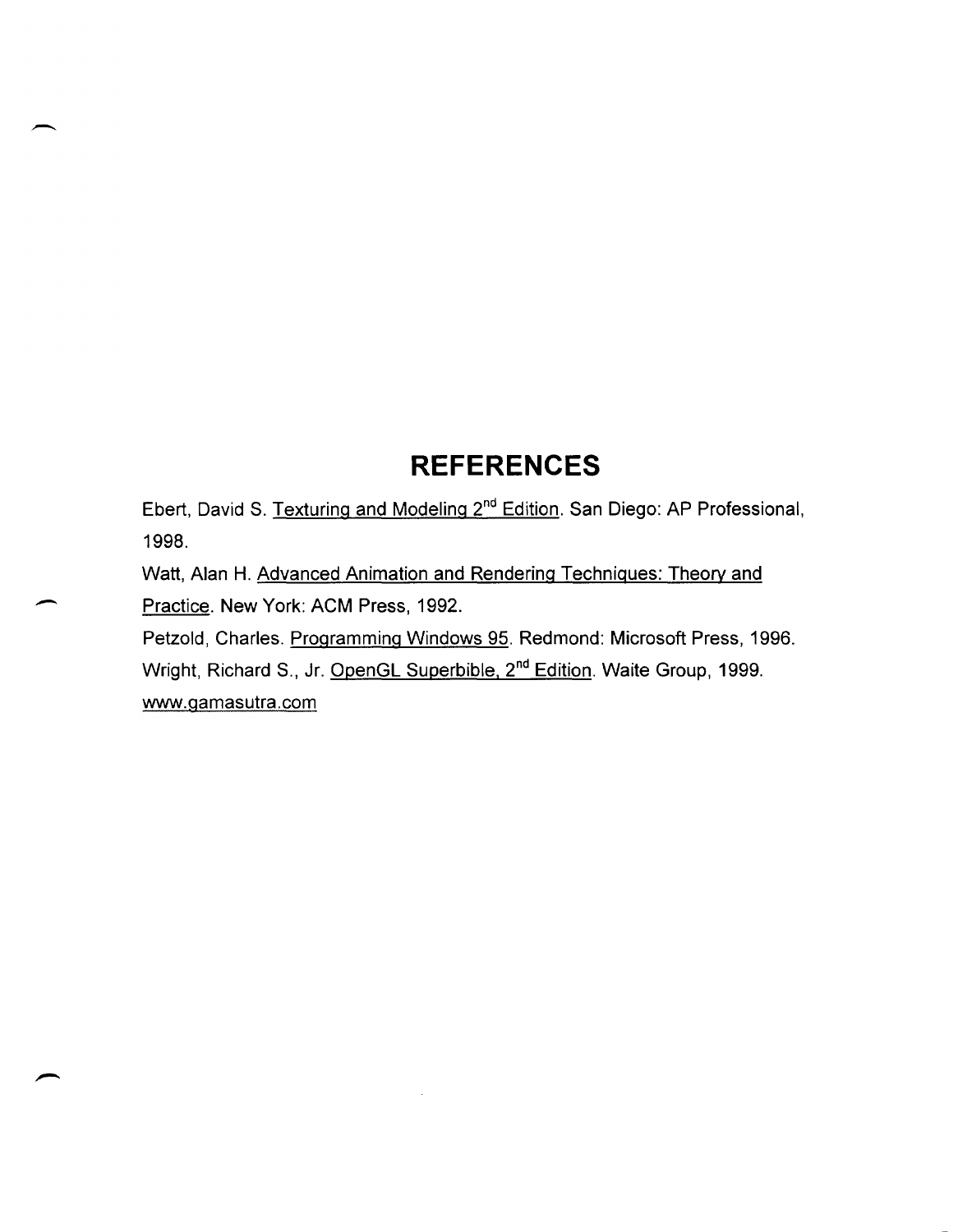# **VIXEN MODELER - USER'S MANUAL**



MARI SACTO CHOI D'AMMINI DAMININ DE

VIXEN Modeler was created with the idea that I would be the sole user, so I designed it to be efficiently used by the person who wrote the program. The sideeffect of such a development technique is that no one besides myself will have a very easy time using the software. In any event, a persistent user can create virtually any shape from this simple modeling utility.

## **1 Getting Started**

-

-

### System Requirements:

Modeler was designed to run on Windows computers with support for OpenGL rendering. Modeler has trouble running on the latest versions of the Windows platform, especially Windows XP. It is highly recommended that the user update the drivers for their graphics hardware to obtain optimal performance.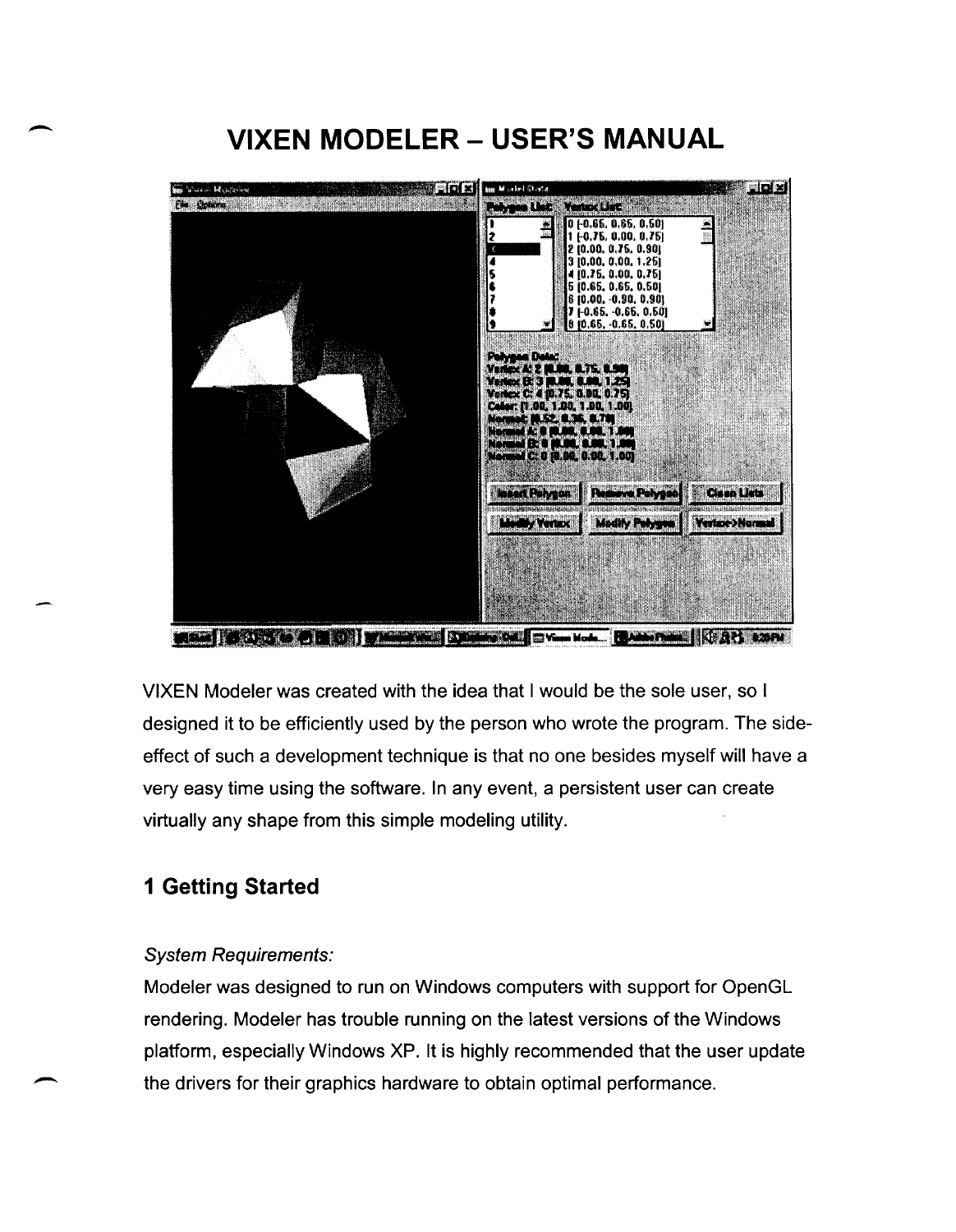### Installing VIXEN Modeler:

To install Modeler on a Windows computer:

- 1. Unzip the file "modeler\_20011128.zip" or whatever version number you have downloaded using WinZip.
- 2. Double-click the executable file "Modeler 2a" in the extraction folder.

### Features:

 $\overline{\phantom{a}}$ 

-

**List based data storage** enables the user to connect the polygons together and makes life easier when modifications to a vertex are necessary. In other words, changing the position or normal for anyone vertex changes the data in all the polygons that use that vertex.

**Vertex shading** allows the user to approximate smooth surfaces by changing the way light bounces off of a surface.

### Limitations:

By using OpenGL as the rendering language, the user must specify the vertices of each polygon in counterclockwise order. In addition, the positive z-axis extends out of the monitor towards the user. These two very specific parameters create problems when \*.vxno objects are loaded into worlds that use Direct3D as the rendering language of choice.

### **2 Tutorial**

- 1. Open the VIXEN Modeler program.
- 2. This is the traditional blank slate. To begin designing your model, simply click on the Insert Polygon button.
- 3. The window you are presented with is the form for creating new polygons. Remember that you must specify the vertices so that they wind in a counterclockwise order. This is because the program is base on OpenGL and not Direct3D. The issue will be addressed when the software is ported.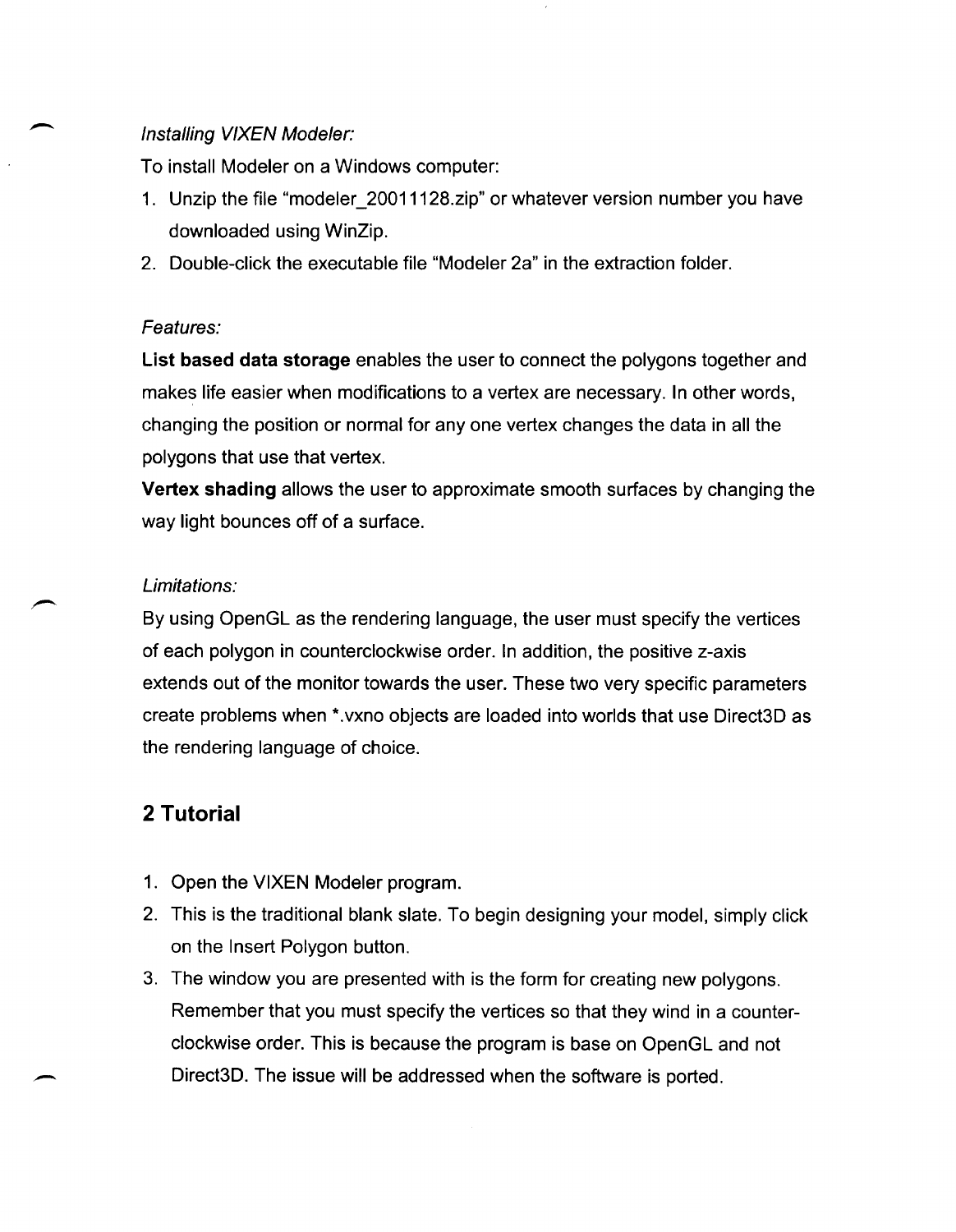4. Once you have created a polygon, the vertices will appear in the list at the left. You may select those vertices and click on the arrow buttons to automatically fill the vertex boxes. For now though, we must specify each vertex manually. Use the following inputs:

Vertex  $A = (-1, 1, 1)$ Vertex  $B = (-1, -1, 1)$ Vertex  $C = (1, -1, 1)$ 

-

-



- 5. After selecting OK, you will see your first triangle appear in the rendering window. You may select the new polygon by clicking on the number in the proper text box. By selecting the polygon, you can use the Remove Polygon button to delete the polygon. By selecting the Modify Polygon button you can adjust the vertex normals for the polygon individually.
- 6. You can also select vertices. The Modify Vertex button allows you to change the coordinates for the vertex. Select Vertex 0 and then click the Modify Vertex button. Change the x value to a positive 1. Because I do not duplicate vertices in this program, editing the value for anyone vertex changes all the





polygons that use that vertex. The same goes for normals if you click the Vertex-> Normal button.

- 7. Because I save the vertices and normals in separate lists, you have to clean the residuals when you modify polygons, vertices, and normals. The Clean Lists button does just this, and you should use it to eliminate unused vertices and normals in your models.
- 8. Finish creating a cube using the following vertices: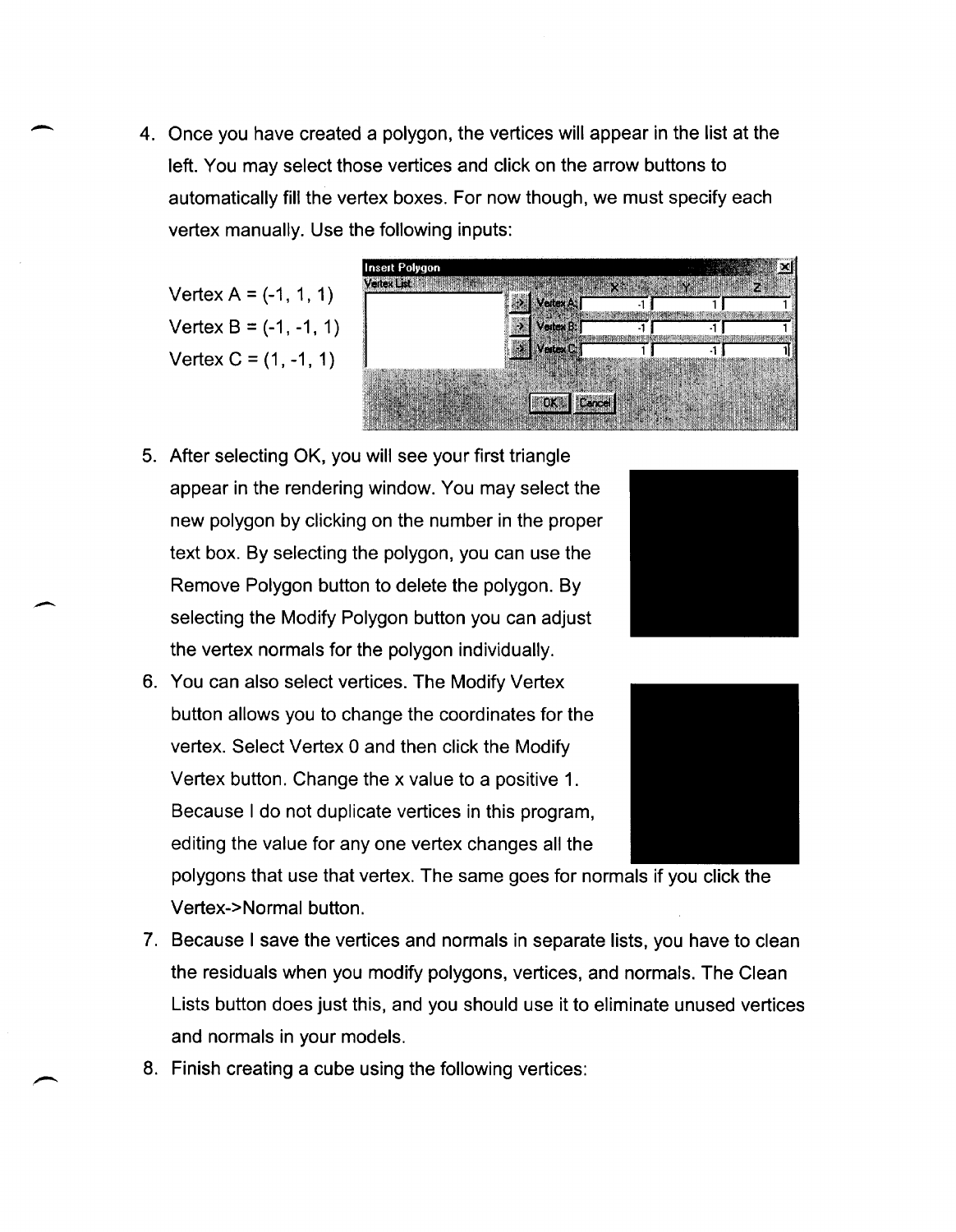Upper front right (1, 1, 1) Upper back left (-1, 1, -1) Upper back right (1, 1, -1) Lower back left (-1, -1, -1) Lower back right (1, -1, -1)

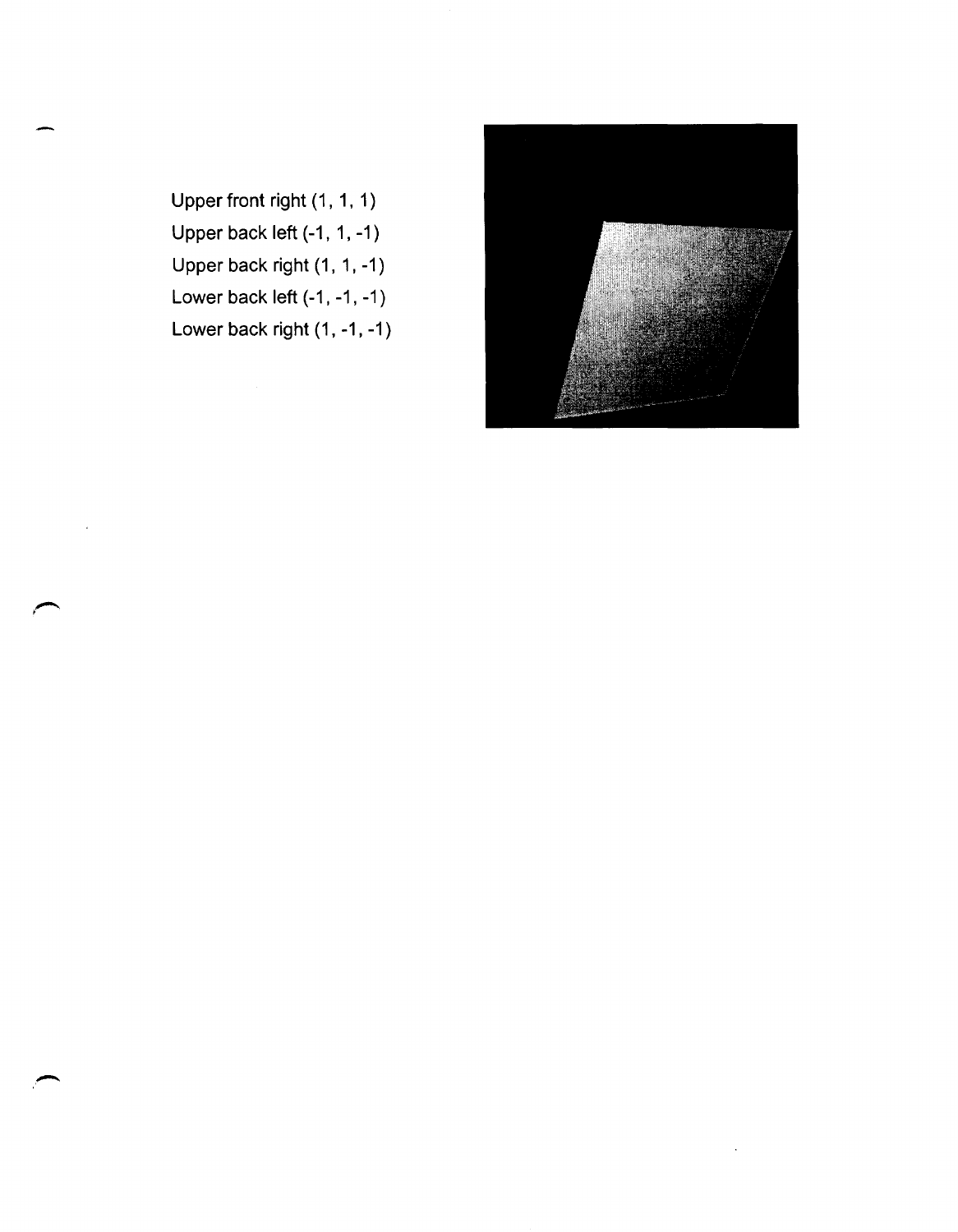# **VIXEN TEXTURE MAPPER - USER'S MANUAL**



VIXEN Texture Mapper allows a user to "paint" textures over the models they create using VIXEN Modeler. In the same vein as Modeler, Mapper uses an interface that takes a deal of patience to work with. However, patience is rewarded when the user completes a proper texture mapping. Mapper is also the tool that converts \*.vxno objects to the Direct3D compatible \*.vtp objects.

### **1 Getting Started**

### System Requirements:

Mapper is designed to run on Windows enabled PCs. The user may note a marked decrease in performance as the speed of their computer increases. This is a bug, and the fix is in the works. Lastly, it is highly recommended that the user update the drivers for their graphics hardware to obtain optimal performance.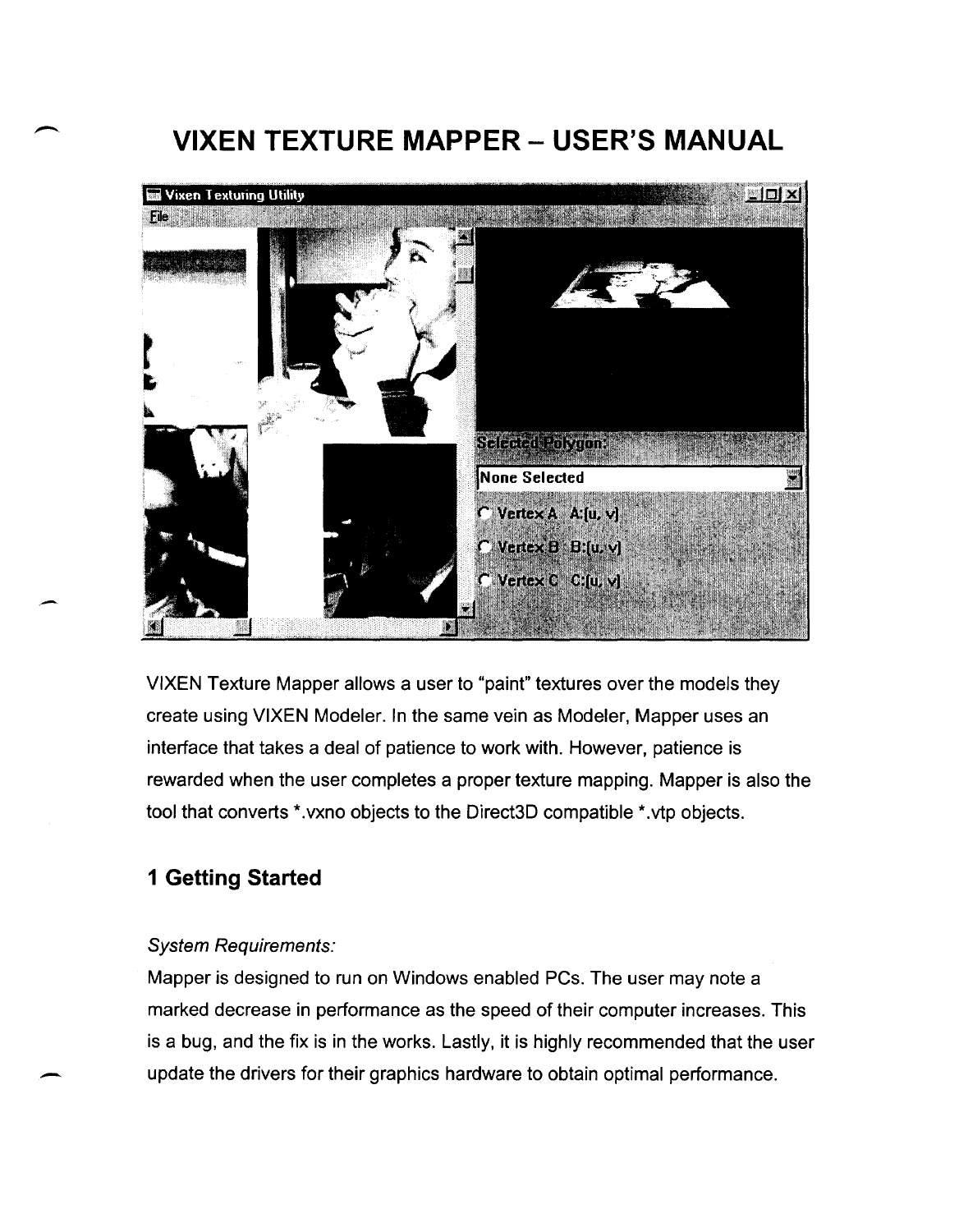### Installing VIXEN Texture Mapper:

To install Modeler on a Windows computer:

- 1. Unzip the file "mapper\_2001112B.zip" or whatever version number you have downloaded using WinZip.
- 2. Double-click the executable file "Texture Mapper 2\_0" in the extraction folder.

### Features:

**Bitmap based textures** are easily adapted to Direct3D and Windows.

### Limitations:

Using Direct3D to draw the objects and map the textures creates certain complications given the fact that the objects were initially modeled in OpenGL. This means the application had to flip had to flip the z-axis and reverse the winding of the polygons before the objects would draw properly. There is also that speed bug on fast computers.

## **2 Tutorial**

- 1. Open the VIXEN Texture Mapper program.
- 2. This is the blank slate, select **File- >Open VXNO Model** and select "cube.vxno" in the open file dialog.
- 3. You are now presented with a rotating cube.
- Manufacture exploration **STYPER DESK**
- 4. Select **File->Open Bitmap** and select "smiley.bmp".
- 5. Choose Polygon 0 from the combo box and select Vertex A.
- 6. Scroll the bitmap window horizontally to the right and vertically down until it scrolls no more and click in the lower right hand corner so that A:{1.00, -0.00} appears next to Vertex A.
- 7. Select Vertex B.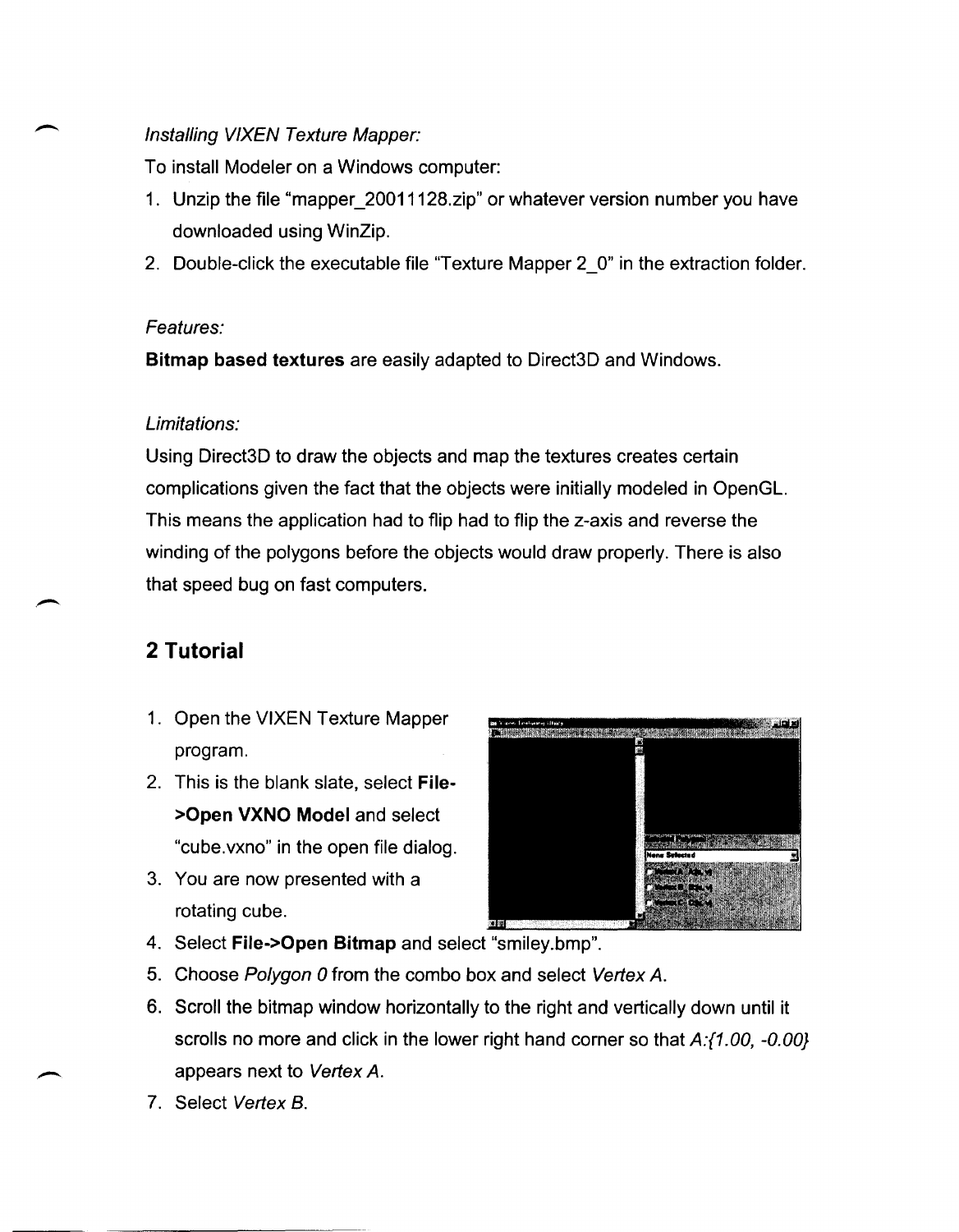- 8. Scroll the bitmap window horizontally to the left until it scrolls no more and click in the lower left hand corner so that B:{0.00, -0.00} appears next to Vertex B.
- 9. Select Vertex C.
- 10. Scroll the bitmap window vertically up until it scrolls no more and click in the upper left hand corner so that C:{O.OO, -1.00} appears next to Vertex C.
- 11. In the same fashion, select Polygon 1 from the combo box.
- 12.A: $\{1.00, -1.00\}$  -> click upper right corner of bitmap. B:{1.00, -O.OO} -> click lower right corner of bitmap. C:{O.OO, -1.00} -> click upper left corner of bitmap.



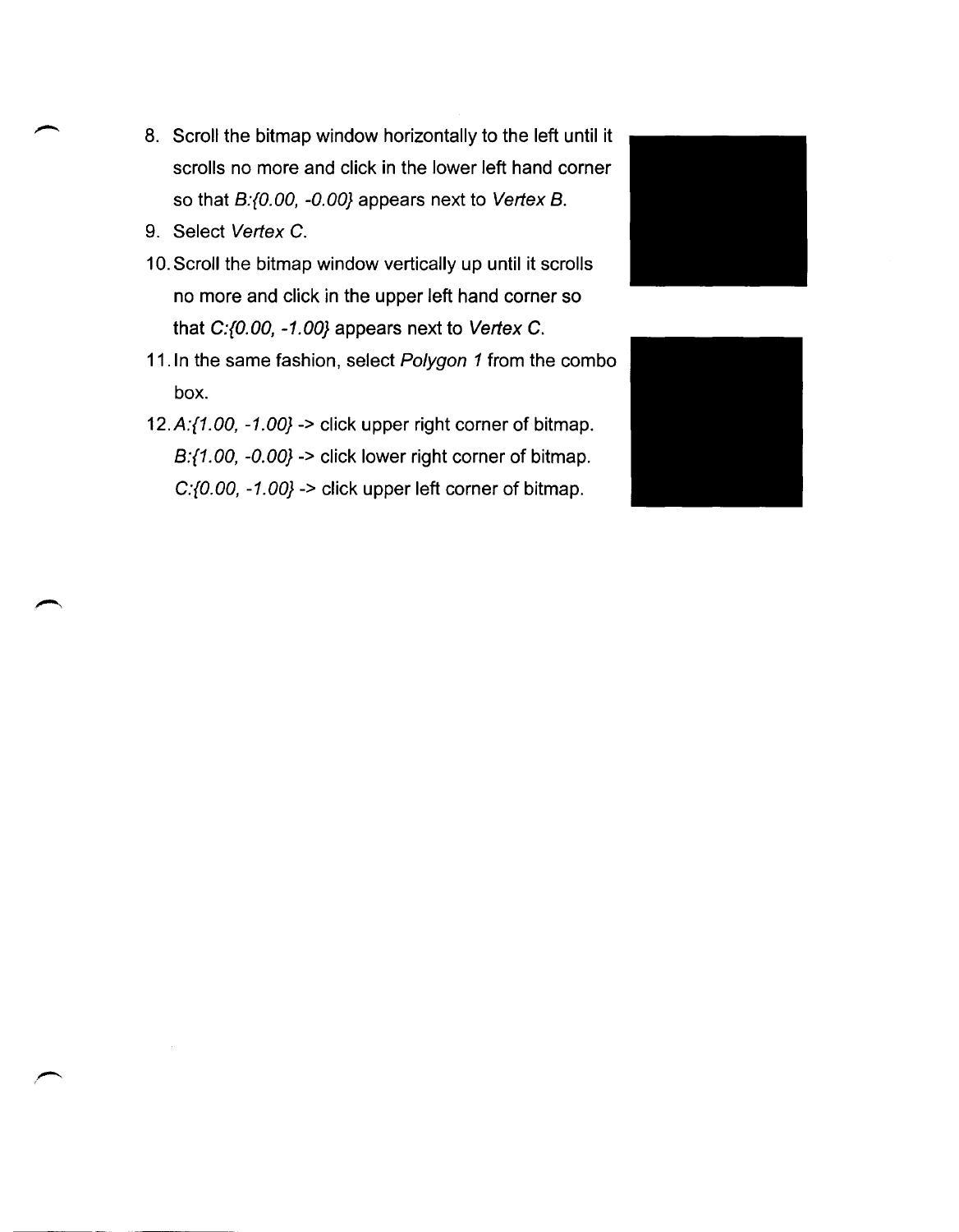# **DESIGN SPECIFICATIONS**

The key to object-oriented software development is a thorough understanding of how classes of objects interact with each other. A well-defined set of classes will hide the specific implementation of each object from the rest of the program. Such abstraction lends itself well to modification, extension, and maintenance. I spent countless hours debugging the various applications, but I can not even fathom how many hours I would have spent had VIXEN been constructed from a procedural methodology rather than an object-oriented approach.

### **1 Environment**

 $\overline{\phantom{a}}$ 

-

The selection of an appropriate development environment is critical to each software project. For VIXEN, I knew I would be using the C/C++ programming language because of its speed and reliability in addition to my familiarity with the syntax and intricacies of the language. My alternative would have been Visual Basic, which I ruled out because I wanted low-level access to the graphics commands. Lastly, I selected the Windows environment because it is the system most readily available to me.

I selected OpenGL as the initial rendering language for VIXEN with the first installment in the VIXEN project series back in January. The objects I created for that simple demo translated easily to VIXEN Modeler. However, when I began to design VIXEN Texture Mapper, I wanted to use Direct3D. As a part of Microsoft's DirectX software development kit, Direct3D is the most widely used rendering language for Windows. Unfortunately, it is also much more difficult to learn than OpenGL.

### **2 Evolution**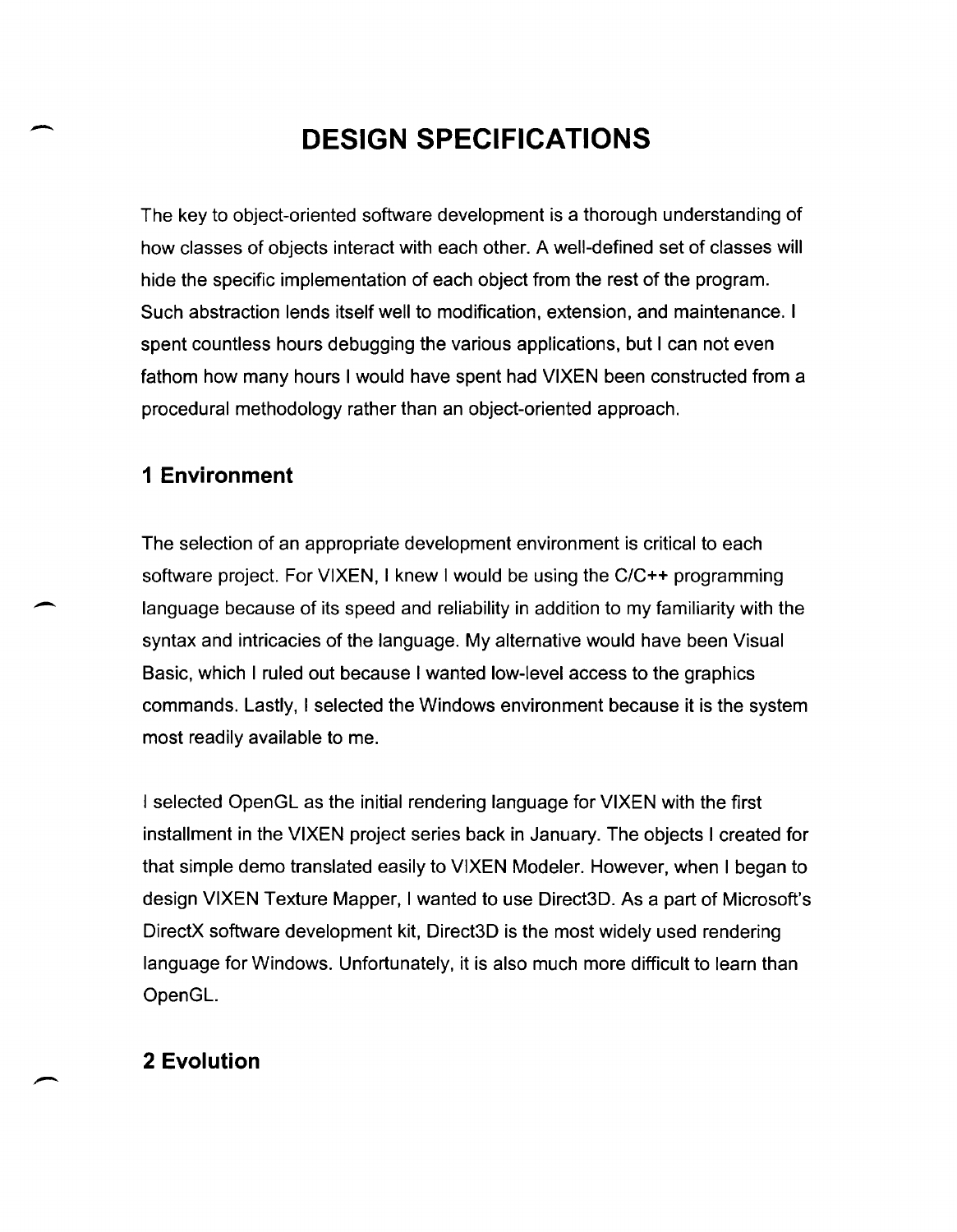VIXEN itself was originally much more ambitious than the final project description. For the reduction Dr. Place had me place on the effort, I am eternally grateful. We decided that one demo program would be sufficient, given my decision to develop my own modeling and texturing utilities. Known as Ocean Demo, the original specifications called for a pelican, fog, fractal water, and a coastline. The reality of Ocean Demo and the limitations of learning two rendering languages left the final demo with a sea gull, and animated water from a pre-generated texture rather than a fractal one. I've always read up the necessity of cutbacks in the post-production articles for video games, but this is the first time I've experienced it myself.

The switch from OpenGL to Direct3D between the development of Modeler and Mapper forced me to restructure the object hierarchies as well. As you will see from the class descriptions in the next section, these changes were significant and the two rendering frameworks barely resemble each other. A second and final overhaul of the rendering system was made on November  $18<sup>th</sup>$  between the development of Mapper and Ocean Demo. This hierarchy lasted through the end of the development cycle, though it will have to be revisited before I can move on to create the next generation VIXEN applications.

### **3 VIXEN 1.0 Class List - OpenGL Language Base**

#### **Renderer**

-

The Renderer object is an abstract type from which two specialized objects will be derived. These objects are OpenGL Renderer and Direct3D Renderer.

```
- hWindow :HWND
```

```
- hDeviceContect : HDC
```
- hRenderingContext :HGLRC

```
+ create ()
```
 $\overline{\phantom{a}}$ 

```
+ initialize ( hWnd : HWND, hDC :HDC ) :bool
```

```
+ flushRenderer() :bool
```

```
+ setpixelFormat( windowWidth :int, windowHeight :int) :bool
```
### **OpenGL\_Renderer**

The OpenGL\_Renderer inherits from the Renderer object. It uses the OpenGL API to render to the window. It is responsible for setting the proper rendering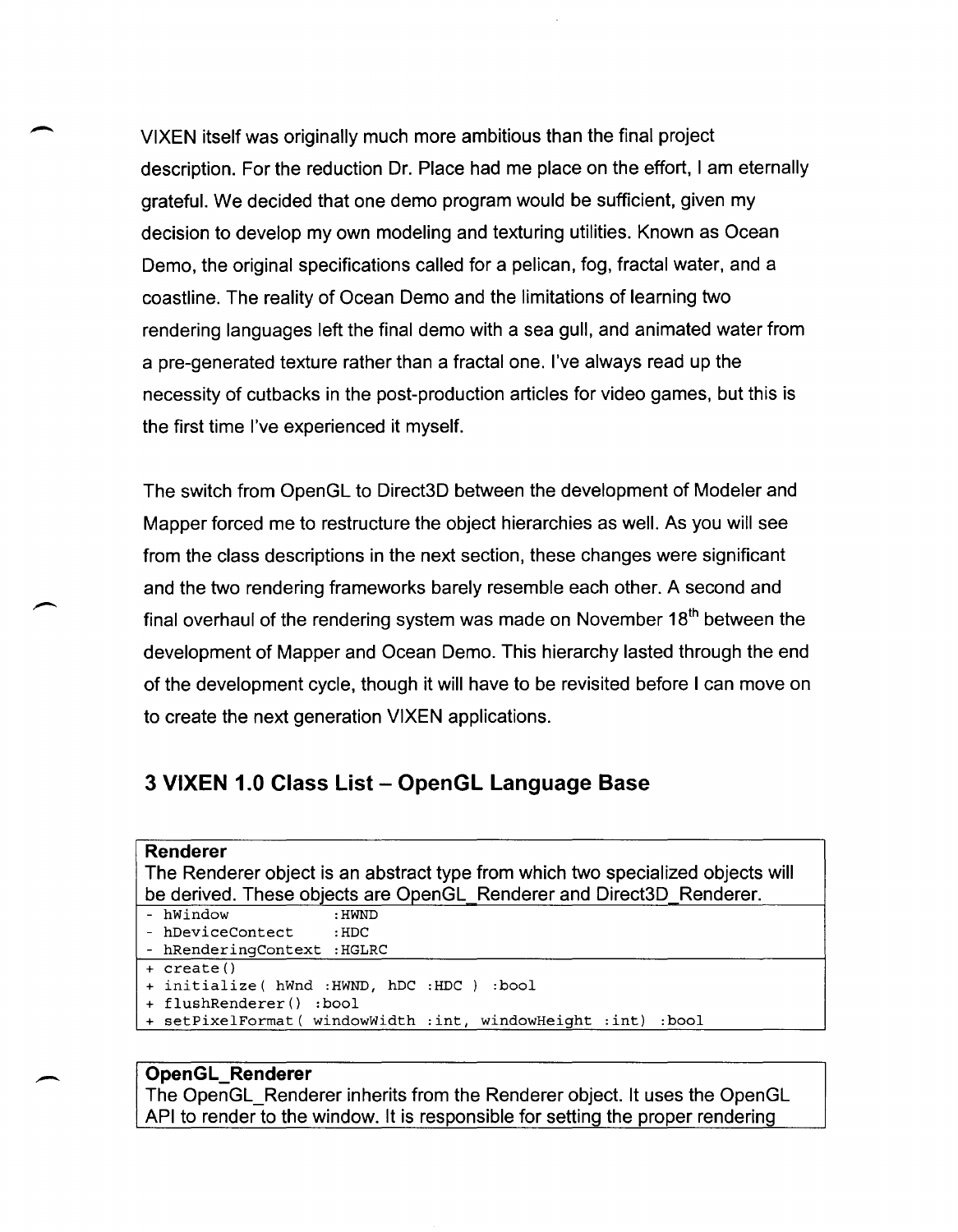### **context and the pixel format.**

| - hWindow                   | : HWND                                                       |  |
|-----------------------------|--------------------------------------------------------------|--|
| - hDeviceContect            | $\cdot$ HDC                                                  |  |
| - hRenderingContext : HGLRC |                                                              |  |
| + create()                  |                                                              |  |
|                             | + initialize (hWnd : HWND, hDC : HDC ) : bool                |  |
| + flushRenderer() :bool     |                                                              |  |
|                             | + setPixelFormat( windowWidth :int, windowHeight :int) :bool |  |

### **VxnObject**

**The VxnObject class describes a container object for collections of polygons and vertices. It uses a storage system that references vertices from a list to prevent duplication and make it easier on the user and the programmer to modify the polygons in the interface.** 

| - polygonList<br>:VxnList <polygon></polygon>                    |  |  |  |
|------------------------------------------------------------------|--|--|--|
| - vertexList :vector <coordinate></coordinate>                   |  |  |  |
| - normalList :vector <coordinate></coordinate>                   |  |  |  |
| - nextIndex : int                                                |  |  |  |
| - szVertexList : int                                             |  |  |  |
| - selectedPolygon : int                                          |  |  |  |
| + create()                                                       |  |  |  |
| + create( filename : char*)                                      |  |  |  |
| + render() :void                                                 |  |  |  |
| + flat render() :void                                            |  |  |  |
| + load(filename : char*) : int                                   |  |  |  |
| + save( filename : char* ) : int                                 |  |  |  |
| + close() :void                                                  |  |  |  |
| + qetSelection() :int                                            |  |  |  |
| + getPolygon( index : int, &polygon : POLYGON ) : int            |  |  |  |
| + qetVertex ( index : int, &vertex : COORDINATE ) : int          |  |  |  |
| + getNormal( index : int, &normal : COORDINATE ) : int           |  |  |  |
| + insertPolygon ( polygon : POLYGON ) : int                      |  |  |  |
| + insertVertex( vertex : COORDINATE ) :int                       |  |  |  |
| + insertNormal( normal :COORDINATE ) :int                        |  |  |  |
| + removePolygon( index : int ) : int                             |  |  |  |
| + updatePolygon( index :int, polygon :POLYGON ) :int             |  |  |  |
| + updateVertex( index : int, vertex : COORDINATE ) : int         |  |  |  |
| + matchVertexToNormal( vertexIndex :int, normalIndex :int ) :int |  |  |  |
| + displayPolygon( hPolygonData :HWND, index :int) :int           |  |  |  |
| + selectPolygon( index : int ) : void                            |  |  |  |
| + loadListbox( hPolygonList :HWND, hVertexList :HWND ) :void     |  |  |  |
| + loadVertexListbox( hVertexList : HWND ) : void                 |  |  |  |
| + loadNormalListbox( hNormalList :HWND ) :void                   |  |  |  |

### **POLYGON**

| The POLYGON object defines a public structure to contain relevant information |                 |                      |  |  |
|-------------------------------------------------------------------------------|-----------------|----------------------|--|--|
| for properly drawing polygons.                                                |                 |                      |  |  |
|                                                                               | + aVertex : int |                      |  |  |
|                                                                               | + bVertex :int  |                      |  |  |
|                                                                               | + cVertex :int  |                      |  |  |
|                                                                               | + aNormal :int  |                      |  |  |
|                                                                               | + bNormal :int  |                      |  |  |
|                                                                               | + cNormal :int  |                      |  |  |
|                                                                               |                 | + normal :COORDINATE |  |  |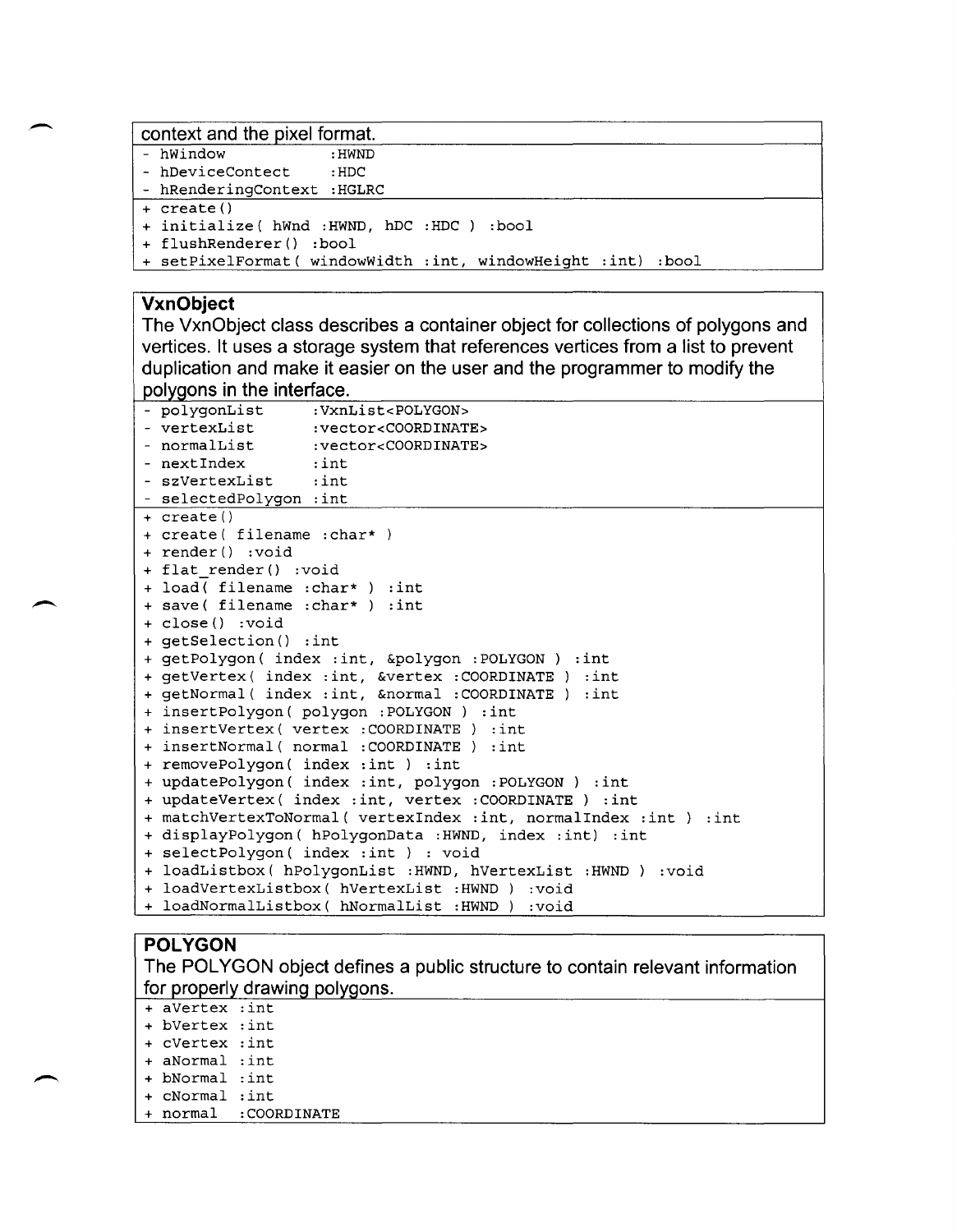```
+ color : COLOR
```
### **COORDINATE**

**The COORDINATE object creates a structure that outlines sets of 3D points.** 

+ x :SCALAR

- + y :SCALAR
- + z :SCALAR

### **COLOR**

-

 $\overline{\phantom{a}}$ 

**The COLOR object defines a color using four scalar values to describe red, green, blue. and an alpha value.** 

- + red : SCALAR
- + green :SCALAR
- + blue :SCALAR
- + alpha : SCALAR

### **VxnListNode**

**The VxnListNode object provides a structured base unit for the VxnList object. They do not exist outside of the VxnList class. In addition, this object is templated. which means the data type T can be any object.** 

- <sup>+</sup>identifier :int
- <sup>+</sup>data :T
- + next :VxnListNode<T>\*
- <sup>+</sup>create ( id :int, d :T )

### **VxnList**

**The VxnList object stores a list of VxnListNode objects using a templated data type T. The list includes an iterator object.** 

```
- first :VxnListNode<T>* 
- iterator :VxnListNode<T>* 
- search( identifier :int ) :VxnListNode<T>* 
+create () 
+flush () :void 
+search ( identifier :int, &returnData :T ) :int 
+insert ( identifier :int, data :T ) :int 
+remove ( identifier :int) :int 
+update( identifier :int, data :T ) :int 
+iteratorReset() :int 
+iteratorGetNext() :int 
+iteratorGetCurrent( &data :T ) :int 
+iteratorGetIndex() :int 
+getSize () :int
```
### **Polygon Functions**

**These functions are defined globally as a module rather than a class because they operate independently and in conjunction with the other objects.**<br>
+ calculateNormalVector ( $\epsilon_{\text{polygon}}$  : POLYGON, aVertex : COORDINATE,

+ calculateNormalVector( &polygon : POLYGON, bVertex : COORDINATE, cVertex :COORDINATE ) :void + normalizeVector( &normal :COORDINATE ) :void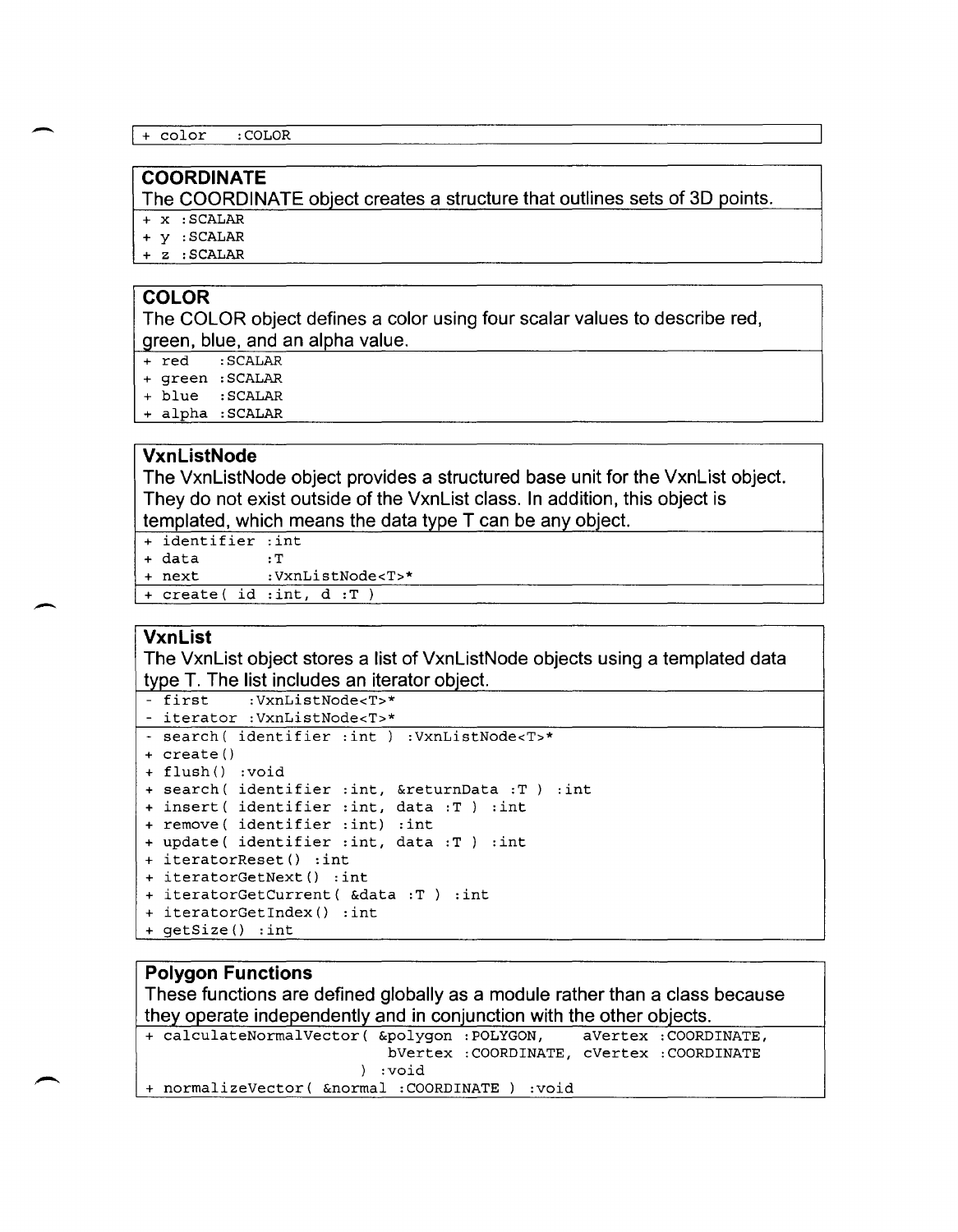- **Control Functions As with the polygon functions, these functions are global and operate outside the parameters of the class hierarchy.** 

```
+ setEditBox float( hWindow : HWND, idEditBox : int, number :float)
                   :void
```

```
+ getEditBox_float( hWindow :HWND, idEditBox :int ) :float
```

```
+ setLabel float( hWindow : HWND, idLabel :int, number :float) :void
```
### **Primary Window**

**These functions are the core operating procedures for VIXEN Modeler. In particular, the window procedure is the control mechanism for the rendering window.** 

| + openGL wndProc ( hWindow : HWND, message : UINT,                  |
|---------------------------------------------------------------------|
| wParam : WPARAM, lParam : LPARAM ) : LRESULT CALLBACK               |
| + openGL wndSetup( hInstance : HINSTANCE, &windowClass : WNDCLASSEX |
| menuName : char* ) : void                                           |
| + openGL wndCreate( hInstance : HINSTANCE, style : DWORD,           |
| xPosition : int, yPosition : int,                                   |
| $xSize$ : int, $ySize$ : int,                                       |
| hParentWindow : HWND ) : HWND                                       |
| + renderScene OpenGL( pVxnObject :VxnObject* ) :void                |
| + renderFlat OpenGL( pVxnObject :VxnObject* ) :void                 |
| + resetGlobals() :void                                              |

### **Data Window**

**These functions operate the data window of the VIXEN Modeler. It is responsible for the myriad of child window controls and sets up the dialog procedures.** 

```
+ data wndProc( hWindow : HWND,
              wParam :WPARAM, lParam :LPARAM) :LRESULT CALLBACK 
+ data wndSetup( hInstance :HINSTANCE, &windowClass :WNDCLASSEX
               menuName :char*) :void 
+ data wndCreate( hInstance :HINSTANCE, style :DWORD,
                 xPosition :int, yPosition :int, 
                 xSize : int, ySize : int,
                hParentWindow : HWND ) : HWND
```
### **Insert Polygon Dialog Window**

**These functions operate the dialog window that allows the user to input a new polygon into the scene.** 

| + insertPolygon dialogProcedure ( hWindow : HWND, message : UINT, |                                  |  |
|-------------------------------------------------------------------|----------------------------------|--|
|                                                                   | wParam : WPARAM, lParam : LPARAM |  |
|                                                                   | ) :BOOL CALLBACK                 |  |
| + insertPolygon( hWindow :HWND ) :void                            |                                  |  |

+ modifyNormal( hWindow : HWND, vertexIndex :int ) :void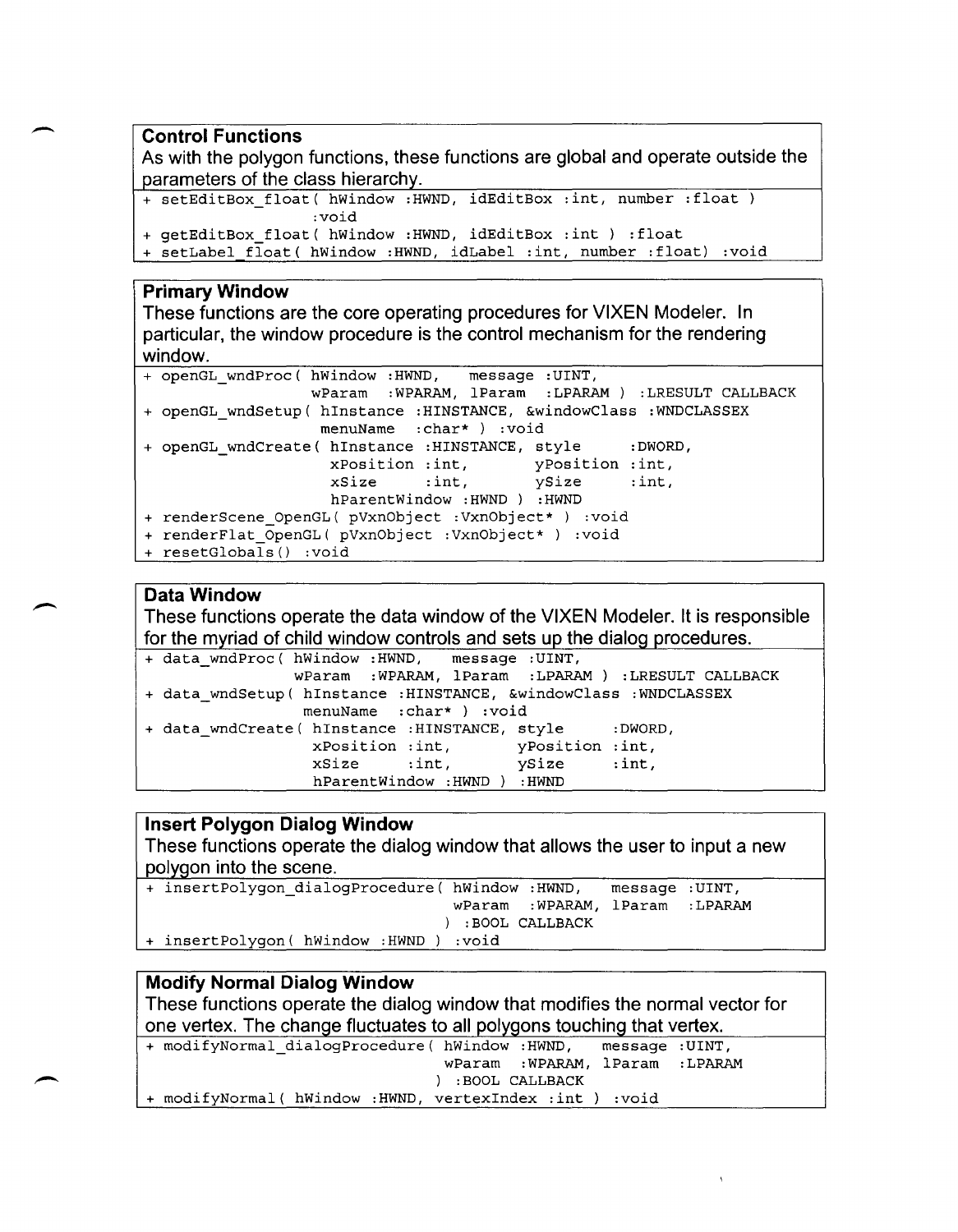### **Modify Polygon Dialog Window**

 $\overline{\phantom{a}}$ 

.-

**These functions operate the dialog box that enables the user to change the vertex normals on a polygon by polygon basis.** 

+ modifyPolygon\_dialogProcedure( hWindow : HWND, message :UINT, wParam :WPARAM, lParam :LPARAM ) :BOOL CALLBACK <sup>+</sup>modifyPolygon( hWindow : HWND, index :int ) :void

### **Modify Vertex Dialog Window**

**These functions operate the dialog box that allows the user to change the position of any vertex. The changes fluctuate throughout the scene, so all polygons using the vertex will be affected.** 

+ modifyVertex\_dialogProcedure( hwindow :HWND, message :UINT, wParam :WPARAM, lParam :LPARAM ) :BOOL CALLBACK <sup>+</sup>modifyVertex( hWindow : HWND, index :int) :void

| *. vxno File Dialog Window                                    |                                                                              |  |                                                                       |  |  |  |
|---------------------------------------------------------------|------------------------------------------------------------------------------|--|-----------------------------------------------------------------------|--|--|--|
|                                                               | These functions create open and save window dialogs for the *.vxno filetype. |  |                                                                       |  |  |  |
|                                                               |                                                                              |  | + initializeVxnFile( hWindow :HWND, &ofnVxnFile :OPENFILENAME ) :void |  |  |  |
| + vxnOpenDialog( hWindow : HWND, & ofnVxnFile : OPENFILENAME, |                                                                              |  |                                                                       |  |  |  |
|                                                               |                                                                              |  | fileName : PSTR, titleName : PSTR ) : BOOL                            |  |  |  |
| + vxnSaveDialog( hWindow : HWND, &ofnVxnFile : OPENFILENAME,  |                                                                              |  |                                                                       |  |  |  |
|                                                               |                                                                              |  | fileName : PSTR, titleName : PSTR ) : BOOL                            |  |  |  |

## \_ **4 VIXEN 2\_1 Class List - Direct3D Language Base**

| <b>D3D Renderer</b>                                                            |  |  |
|--------------------------------------------------------------------------------|--|--|
| The D3D_Renderer object creates and maintains the Direct3D objects used to     |  |  |
| render to the window. The object takes a scene graph object as a parameter to  |  |  |
| its calls, so multiple scene graphs can be used with just one renderer object. |  |  |
|                                                                                |  |  |
| - pDirectDraw<br>:LPDIRECTDRAW7                                                |  |  |
| - pddsPrimarySurface :LPDIRECTDRAWSURFACE7                                     |  |  |
| - pddsBackBuffer :LPDIRECTDRAWSURFACE7                                         |  |  |
| - pddsZBuffer<br>:LPDIRECTDRAWSURFACE7                                         |  |  |
| - pDirect3D<br>:LPDIRECT3D7                                                    |  |  |
| - pDirect3DDevice :LPDIRECT3DDEVICE7                                           |  |  |
| - screenRectangle : RECT                                                       |  |  |
| - resetData() :HRESULT                                                         |  |  |
| - initializeDirect3D( hWindow : HWND, pDeviceGUID : const GUID*,               |  |  |
| &ddSurfaceDescription :DDSURFACEDESC2 ) :HRESULT                               |  |  |
| - restoreSurfaces() : HRESULT                                                  |  |  |
| + create()                                                                     |  |  |
| + initialize( hWindow : HWND, pDriverGUID : GUID*,                             |  |  |
| pDeviceGUID : GUID* ) : HRESULT                                                |  |  |
| + initialize( pSceneGraph :D3D_SceneGraph*) :HRESULT                           |  |  |
| + initializeSceneObject ( pSceneObject : D3D SceneObject* ) : HRESULT          |  |  |
| + initializeTextureObject( pTextureObject :D3D TextureObject*) :HRESULT        |  |  |
| + windowResize( hWindow : HWND, pDeviceGUID : const GUID* ) : HRESULT          |  |  |
| + cleanupDirect3D( pSceneGraph :D3D SceneGraph* ) :HRESULT                     |  |  |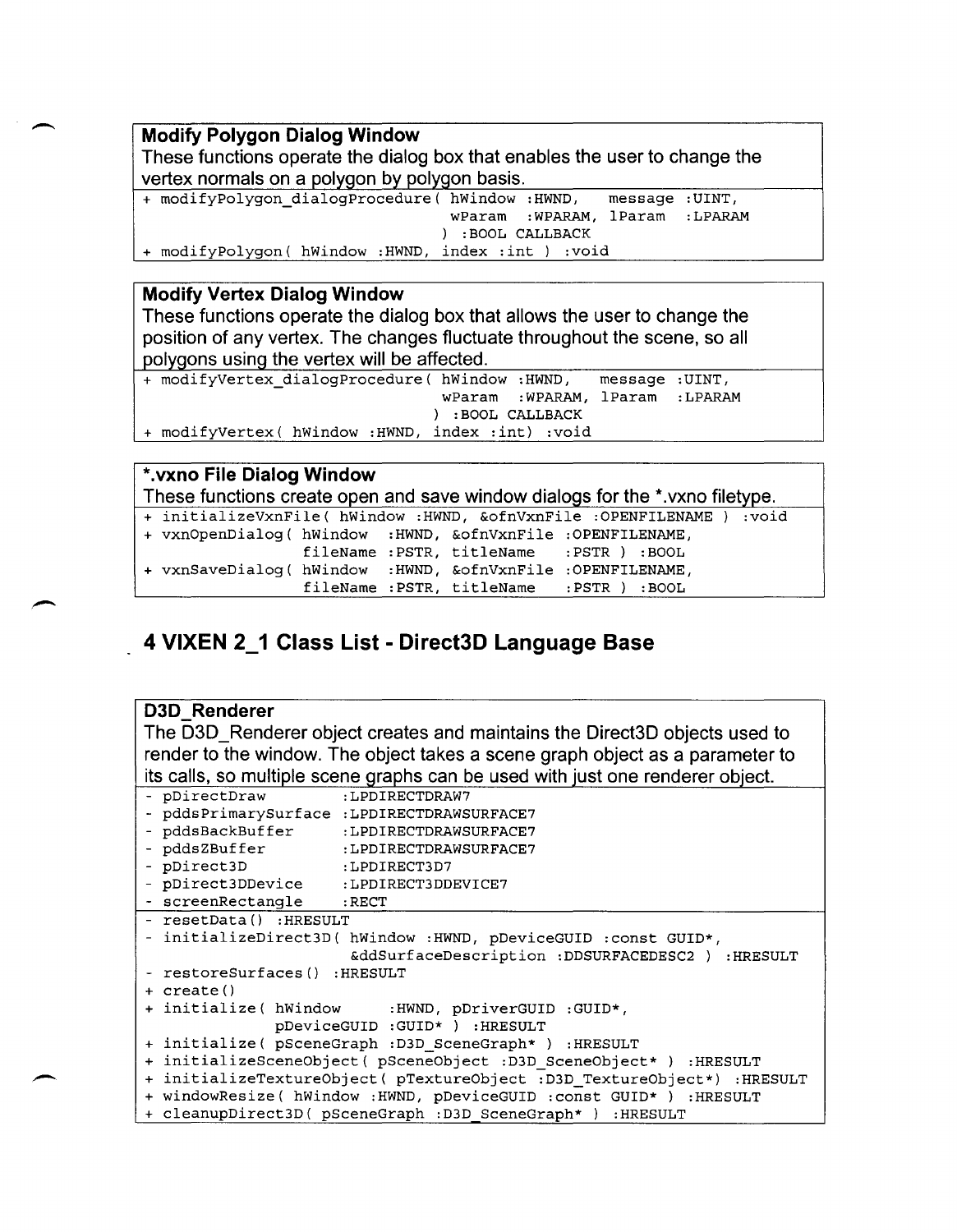```
+ cleanupSceneObject( pSceneObject :D3D_SceneObject* ) :HRESULT
```

```
+ cleanupTextureObject( pTextureObject :D3D_TextureObject* ) :HRESULT
```
+ render( pSceneGraph :D3D\_SceneGraph\* ) :HRESULT

```
+ frameMove( pSceneGraph :D3D_SceneGraph*,
```

```
pTimerData :TIMERDATA* ) :HRESULT
```

```
+ onMove( x :int, y :int ) :HRESULT
```

```
+ showFrame() :HRESULT
```
### **D3D** SceneGraph

-

**The D3D\_SceneGraph object organizes scene objects and texture objects into some comprehensible order.** 

| - first :D3D SceneNode*                                             |
|---------------------------------------------------------------------|
| - pCamera :D3D Camera*                                              |
| - renderingHeap : RenderingHeap                                     |
| + create()                                                          |
| + setCamera ( pCam : D3D Camera* ) : HRESULT                        |
| + createSceneNode( qroupIdentifier : INT, nodeIdentifier : INT,     |
| objectIdentifier : INT,                                             |
| pSceneObject :D3D_SceneObject*,                                     |
| pTextureObject :D3D TextureObject*,                                 |
| pAnimateNode :D3D_TransformNode ) :INT                              |
| + createGroupNode( groupIdentifier : INT,                           |
| pAnimateNode :D3D TransformNode* ) :INT                             |
| + removeGroupNode ( groupIdentifier : INT ) : HRESULT               |
| + removeSceneNode( nodeIdentifier : INT ) : HRESULT                 |
| + removeSceneObject ( objectIdentifier : INT ) : HRESULT            |
| + flush() :HRESULT                                                  |
| + initializeDirect3D( pDirect3DDevice :LPDIRECT3DDEVICE7 ) :HRESULT |
| + cleanupDirect3D( pDirect3DDevice :LPDIRECT3DDEVICE7 ) :HRESULT    |
| + render( pDirect3DDevice :LPDIRECT3DDEVICE7 ) :HRESULT             |
| + frameMove( pDirect3DDevice :LPDIRECT3DDEVICE7                     |
| pTimerData : TIMERDATA* ) : HRESULT                                 |

**D3D\_Camera**<br>The D3D\_Camera object positions, rotates, and generally controls the camera **objects in a scene.** 

| - position : D3DVECTOR                                              |                                 |  | - translationMatrix : D3DMATRIX |            |
|---------------------------------------------------------------------|---------------------------------|--|---------------------------------|------------|
| - lookVector :D3DVECTOR                                             |                                 |  | - pitchMatrix                   | :D3DMATRIX |
| - upVector :D3DVECTOR                                               |                                 |  | - yawMatrix                     | :D3DMATRIX |
| - rightVector :D3DVECTOR                                            |                                 |  | - rollMatrix                    | :D3DMATRIX |
|                                                                     | - regenerateBaseVectors() :VOID |  |                                 |            |
| + create()                                                          |                                 |  |                                 |            |
| + translate(x:FLOAT, y:FLOAT, z:FLOAT) :VOID                        |                                 |  |                                 |            |
| + yaw( theta : FLOAT ) : VOID                                       |                                 |  |                                 |            |
| + roll( theta : FLOAT ) : VOID                                      |                                 |  |                                 |            |
| + pitch( theta : FLOAT ) : VOID                                     |                                 |  |                                 |            |
| + initializeDirect3D( pDirect3DDevice :LPDIRECT3DDEVICE7 ) :HRESULT |                                 |  |                                 |            |
| + cleanupDirect3D( pDirect3DDevice :LPDIRECT3DDEVICE7 ) :HRESULT    |                                 |  |                                 |            |
| + render( pDirect3DDevice :LPDIRECT3DDEVICE7 ) :HRESULT             |                                 |  |                                 |            |
|                                                                     | + qetPosition() :D3DVECTOR      |  |                                 |            |

### **D3D\_SceneNode**

 $\overline{\phantom{0}}$ 

**The D3D \_ SceneNode object is the base class from which the real power of the**   $s$ cene graph is created.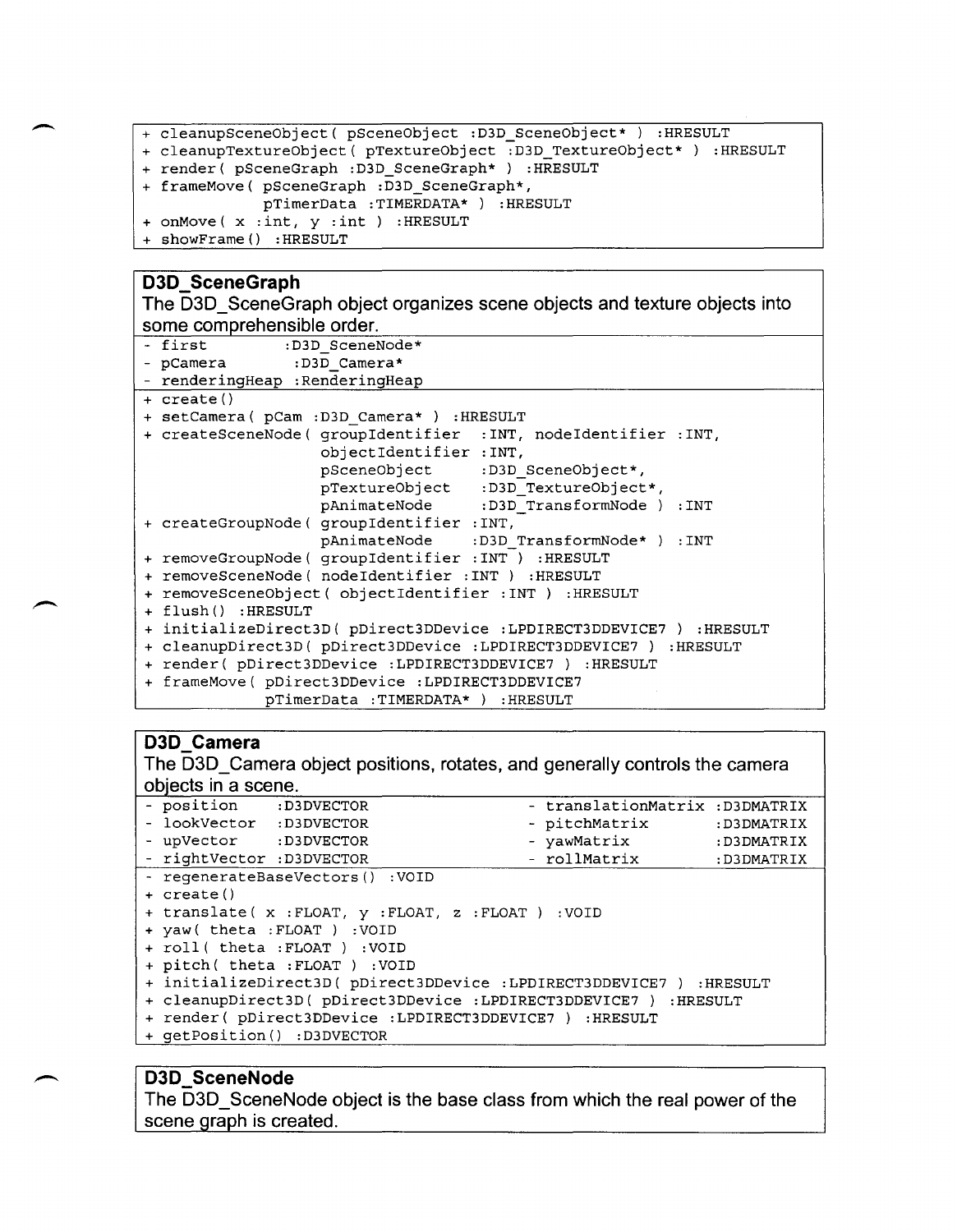|            |                            | - pAnimateNode :D3D TransformNode*          | - worldMatrix :D3DMATRIX                                                                                                                                                                                                                                                                                                                  |                 |
|------------|----------------------------|---------------------------------------------|-------------------------------------------------------------------------------------------------------------------------------------------------------------------------------------------------------------------------------------------------------------------------------------------------------------------------------------------|-----------------|
|            | + nodeIdentifier :INT      |                                             | + next                                                                                                                                                                                                                                                                                                                                    | :D3D SceneNode* |
| + create() |                            |                                             |                                                                                                                                                                                                                                                                                                                                           |                 |
|            | + qetPosition() :D3DVECTOR |                                             |                                                                                                                                                                                                                                                                                                                                           |                 |
|            |                            | + setWorldMatrix( matrix: D3DMATRIX) : VOID |                                                                                                                                                                                                                                                                                                                                           |                 |
|            |                            |                                             | $\mathbf{r}$ , $\mathbf{r}$ , $\mathbf{r}$ , $\mathbf{r}$ , $\mathbf{r}$ , $\mathbf{r}$ , $\mathbf{r}$ , $\mathbf{r}$ , $\mathbf{r}$ , $\mathbf{r}$ , $\mathbf{r}$ , $\mathbf{r}$ , $\mathbf{r}$ , $\mathbf{r}$ , $\mathbf{r}$ , $\mathbf{r}$ , $\mathbf{r}$ , $\mathbf{r}$ , $\mathbf{r}$ , $\mathbf{r}$ , $\mathbf{r}$ , $\mathbf{r}$ , | $\ldots$ more m |

+ initializeDirect3D( pDirect3DDevice :LPDIRECT3DDEVICE7 ) :HRESULT

+ cleanupDirect3D( pDirect3DDevice :LPDIRECT3DDEVICE7 ) :HRESULT

+ render ( pDirect3DDevice :LPDIRECT3DDEVICE7 ) :HRESULT

+ frameMove( pDirect3DDevice :LPDIRECT3DDEVICE7

pTimerData :TIMERDATA\* ) :HRESULT

### **VTP \_SceneNode :public D3D\_SceneNode**

**The VTP \_SceneNode object extends the functions of its parent to associate scene objects, texture objects, with the animation nodes.** 

- pTextureObject :D3D\_TextureObject\*<br>- pSceneObject :D3D SceneObject\*
- :D3D SceneObject\*

+ objectIdentifier :INT

+ create ()

 $\overline{\phantom{a}}$ 

-

-

+ create ( nodeldentifier :INT, objectldentifier :INT, pSceneObject :D3D\_SceneObject\*, pTextureObject :D3D\_TextureObject\*, pAnimateNode :D3D TransformNode ) :INT

### **GROUP \_SceneNode :public D3D\_SceneNode**

The GROUP SceneNode object extends the functions of its parent to group **related models together for animation purposes in the model.** 

| - first : D3D SceneNode*                           | + qroupIdentifier : INT                                              |
|----------------------------------------------------|----------------------------------------------------------------------|
| $+ \, \text{create}()$                             |                                                                      |
|                                                    | + create( nodeIdentifier : INT, objectIdentifier : INT,              |
|                                                    | pSceneObject :D3D SceneObject*,                                      |
|                                                    | pTextureObject : D3D TextureObject*,                                 |
|                                                    | pAnimateNode :D3D TransformNode ) :INT                               |
| + removeSceneNode( nodeIdentifier : INT ) :HRESULT |                                                                      |
|                                                    | + removeSceneObject ( objectIdentifier : INT ) : HRESULT             |
| + flush() :HRESULT                                 |                                                                      |
|                                                    | + zOrder( &renderingHeap :RenderingHeap, position :D3DVECTOR ) :VOID |

### **D3D SceneObject**

**The 030 \_SceneObject object acts as a storage unit for the vertex-by-vertex, polygon-by-polygon representation of a model.** 

| - vertexList : D3DVERTEX*                                           | - sizeVertexList : LONG                              |
|---------------------------------------------------------------------|------------------------------------------------------|
| - material :D3DMATERIAL7                                            |                                                      |
| + create()                                                          |                                                      |
| + loadFile( fileName : char* ) :BOOL                                |                                                      |
| + initializeDirect3D( pDirect3DDevice :LPDIRECT3DDEVICE7 ) :HRESULT |                                                      |
| + cleanupDirect3D( pDirect3DDevice :LPDIRECT3DDEVICE7 ) :HRESULT    |                                                      |
| + render( pDirect3DDevice :LPDIRECT3DDEVICE7 ) :HRESULT             |                                                      |
| + frameMove( pDirect3DDevice :LPDIRECT3DDEVICE7                     |                                                      |
| pTimerData : TIMERDATA* ) : HRESULT                                 |                                                      |
| + setMaterial( ambientRed : FLOAT, ambientGreen : FLOAT,            |                                                      |
| ambientBlue : FLOAT, diffuseRed : FLOAT,                            |                                                      |
|                                                                     | diffuseGreen: FLOAT, diffuseBlue: FLOAT)<br>:HRESULT |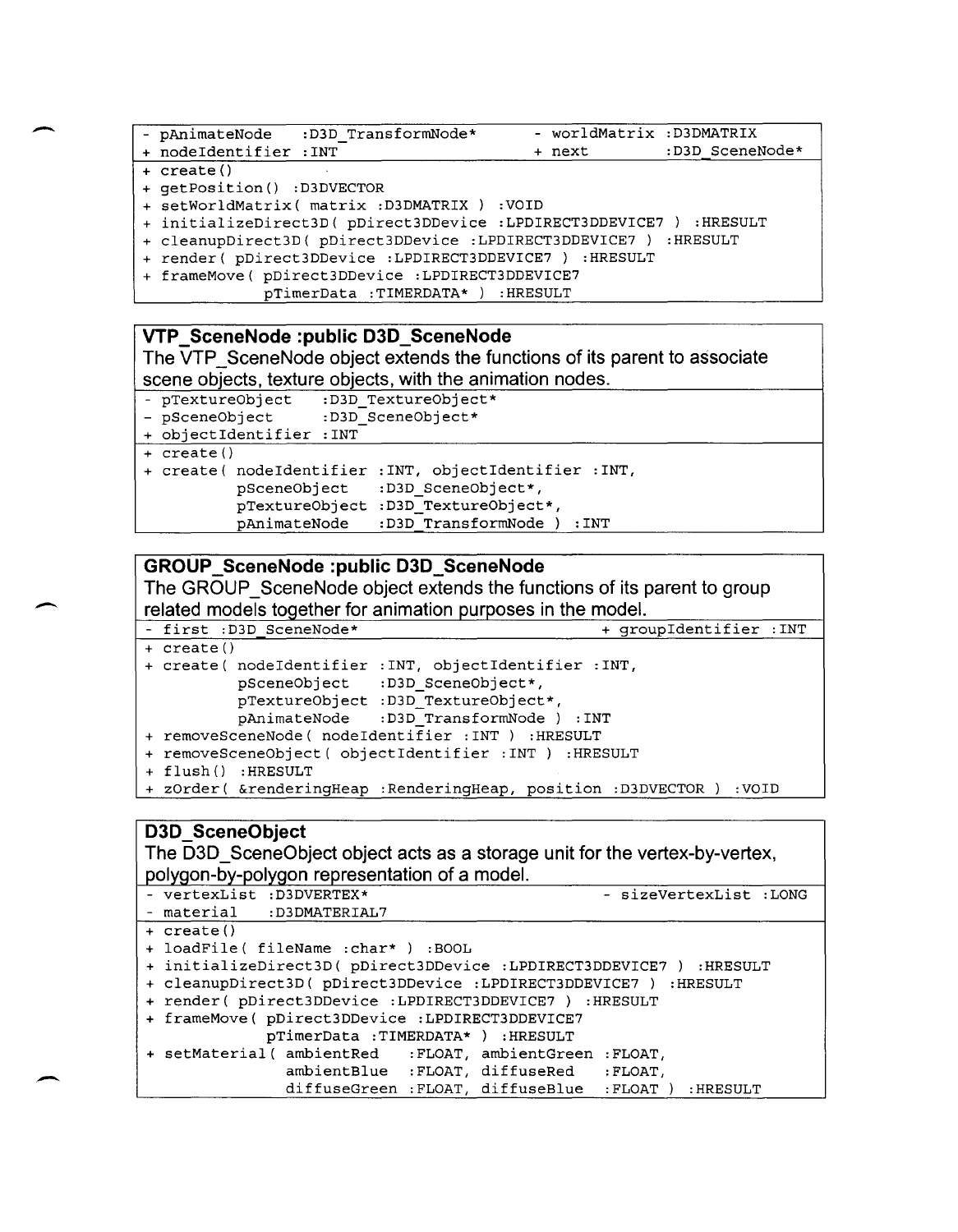### **VTP \_SceneObject :public D3D\_SceneObject**

The VTP SceneObject acts just like its parent class except the load function has been overwritten to load models using the \*.vtp file extension.

+ create ()

-

 $\overline{\phantom{a}}$ 

### **VXNO\_SceneObject :public D3D\_SceneObject**

The VXNO\_SceneObject acts just like its parent class except the load function has been overwritten to load models using the \*.vxno file extension. + create ()

### **TMAP \_SceneObject :public VXNO\_SceneObject**

The TMAP SceneObject object allows the program to access the data inside the model for display in the program.

- regularMaterial :D3DMATERIAL7 selectedMaterial :D3DMATERIAL7
- selectedPolygon :INT
- + create ()
- + saveFile( fileName :char\* ) : BOOL
- <sup>+</sup>loadVtpFile( fileName :char\* ) : BOOL
- + fillComboBox( hComboBox :HWND ) :HRESULT
- + selectPolygon( hWindow : HWND, polygonIndex : int ) : HRESULT
- + setTextureCoordinates( pTextureCoordinates : TCOORDINATES\* ) : HRESULT

### **WATER2\_SceneObject :public D3D\_SceneObject**

The WATER2\_SceneObject acts just like its parent class except the load function has been overwritten to create a series of WATER2 Tile objects used for terrain in Ocean Demo.

- waterTile 1 : WATER2 Tile - numberRows : int - numberColumns : int + create ()

### **WATER2\_Tile**

The WATER2\_ Tile object defines a square of some default size. Texture coordinates are assigned to each of the four vertices, and these coordinates are moved at some default speed by the frameMove method.

| - uOne : FLOAT                                  | - vOne : FLOAT                               | - uTwo :FLOAT  | - vTwo : FLOAT                   |  |
|-------------------------------------------------|----------------------------------------------|----------------|----------------------------------|--|
| - uThree :FLOAT - vThree :FLOAT                 |                                              | - uFour :FLOAT | - vFour : FLOAT                  |  |
| - xLeft :FLOAT - xRight :FLOAT                  |                                              |                | - zTop : FLOAT - zBottom : FLOAT |  |
| - one :D3DVECTOR                                |                                              |                | - two : D3DVECTOR                |  |
| - three :D3DVECTOR                              |                                              |                | - four : D3DVECTOR               |  |
| - vertexList :D3DVERTEX[]                       |                                              |                |                                  |  |
| + create()                                      |                                              |                |                                  |  |
| + render( pDirect3DDevice :LPDIRECT3DDEVICE7,   |                                              |                |                                  |  |
|                                                 | xCorner : FLOAT, zCorner : FLOAT ) : HRESULT |                |                                  |  |
| + frameMove( pDirect3DDevice :LPDIRECT3DDEVICE7 |                                              |                |                                  |  |
|                                                 | pTimerData : TIMERDATA* ) : HRESULT          |                |                                  |  |

#### **030\_ TextureObject**

The D3D TextureObject object loads and stores image data that can be mapped to DirectX surfaces.

|               | - pBitmapFileHeader : PBITMAPFILEHEADER | - pBitmapInfo :PBITMAPINFO |  |
|---------------|-----------------------------------------|----------------------------|--|
| - pddsTexture | :LPDIRECTDRAWSURFACE7                   | - pBitmapImage :BYTE*      |  |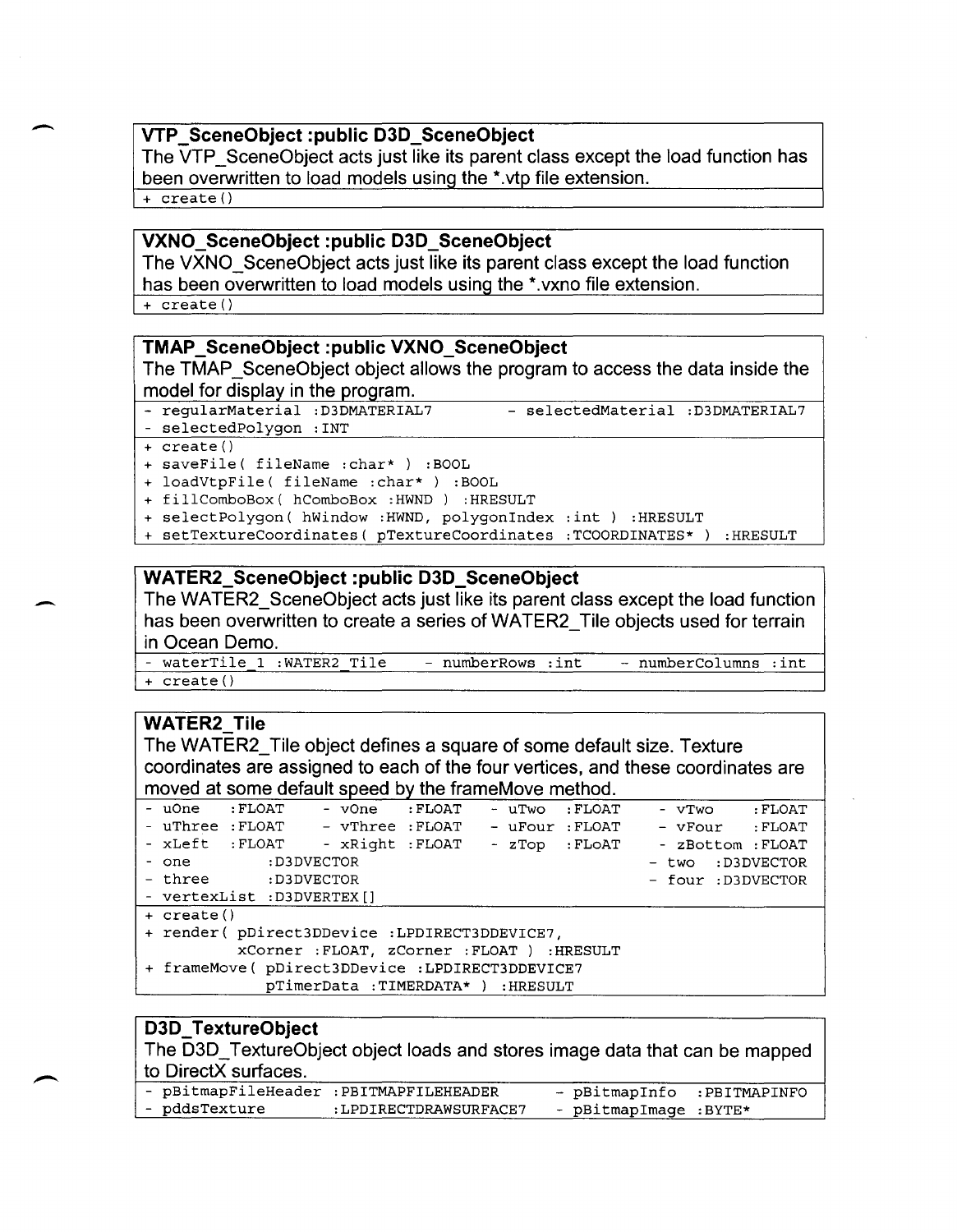- <sup>+</sup>create ()
- + loadFile( fileName :char\* ) :BOOL
- + initializeDirect3D( pDirect3DDevice :LPDIRECT3DDEVICE7 ) :HRESULT
- + cleanupDirect3D( pDirect3DDevice :LPDIRECT3DDEVICE7 ) :HRESULT
- + render ( pDirect3DDevice :LPDIRECT3DDEVICE7 ) :HRESULT
- + frameMove( pDirect3DDevice :LPDIRECT3DDEVICE7

pTimerData :TIMERDATA\* ) :HRESULT

#### **BMP \_TextureObject :public D3D\_TextureObject**

**The BMP TextureObject object loads \*.bmp files onto the DirectX surface.** 

<sup>+</sup>create ()

### **TMAP \_ TextureObject :public BMP \_ TextureObject**

The TMAP TextureObject object allows the program to draw the loaded texture **to a window as if it were a regular bitmap.** 

- xCorner : LONG - yCorner : LONG

+ create ()

 $\overline{\phantom{0}}$ 

- <sup>+</sup>paint ( hDeviceContext :hDC ) :void
- <sup>+</sup>convertCoordinates( &u :float, &v :float ) :void

+ getDimensions( &bitmapwidth : LONG, &bitmapHeight :LONG ) :void

+ setXCorner( &x : LONG, clientWidth :LONG ) :void + setYCorner( &y : LONG, clientHeight :LONG ) :void

#### **D3D \_ TransformNode**

**The 030\_ TransformNode object is the standard positional and rotational descriptor for scene nodes. Derivative classes allow for animation.** 

| - position : D3DVECTOR<br>- thetaVector :D3DVECTOR                  |
|---------------------------------------------------------------------|
| - translationMatrix : D3DMATRIX<br>- pitchMatrix : D3DMATRIX        |
| - rollMatrix :D3DMATRIX<br>- yawMatrix :D3DMATRIX                   |
| + create()                                                          |
| + translate( x : FLOAT, y : FLOAT, z : FLOAT ) : VOID               |
| + yaw( theta : FLOAT ) : VOID                                       |
| + roll( theta : FLOAT ) : VOID                                      |
| + pitch( theta : FLOAT ) : VOID                                     |
| + initializeDirect3D( pDirect3DDevice :LPDIRECT3DDEVICE7 ) :HRESULT |
| + cleanupDirect3D( pDirect3DDevice :LPDIRECT3DDEVICE7 ) :HRESULT    |
| + render( pDirect3DDevice :LPDIRECT3DDEVICE7 ) :HRESULT             |
| + getPosition() :D3DVECTOR                                          |
| + getModelMatrix() :D3DMATRIX                                       |
| + moveTo ( pos : D3DVECTOR ) : VOID                                 |
| + moveTo( x :FLOAT, y :FLOAT, z :FLOAT ) :VOID                      |
| + moveAlong( x : FLOAT, y : FLOAT, z : FLOAT)                       |
| + apply( pDirect3DDevice :LPDIRECT3DDEVICE7 ) :HRESULT              |
| + frameMove( pDirect3DDevice :LPDIRECT3DDEVICE7                     |

pTimerData :TIMERDATA\* ) :HRESULT

### **BIRD\_AnimateNode :public D3D\_TransformNode**

|                              |                   | The BIRD AnimateNode object describes a figure eight flight path for a model. |             |
|------------------------------|-------------------|-------------------------------------------------------------------------------|-------------|
| - phase                      | $\,:\mathrm{INT}$ | - angularVelocity : FLOAT                                                     |             |
| - thetaDirection : FLOAT     |                   | - totalTheta                                                                  | $:$ FLOAT   |
| - circle radius : D3DVECTOR  |                   | - circle origin                                                               | :D3DVECTOR  |
| - circle1 radius : D3DVECTOR |                   | - circle1 origin                                                              | : D3DVECTOR |
| - circle2 radius :D3DVECTOR  |                   | - circle2 origin                                                              | :D3DVECTOR  |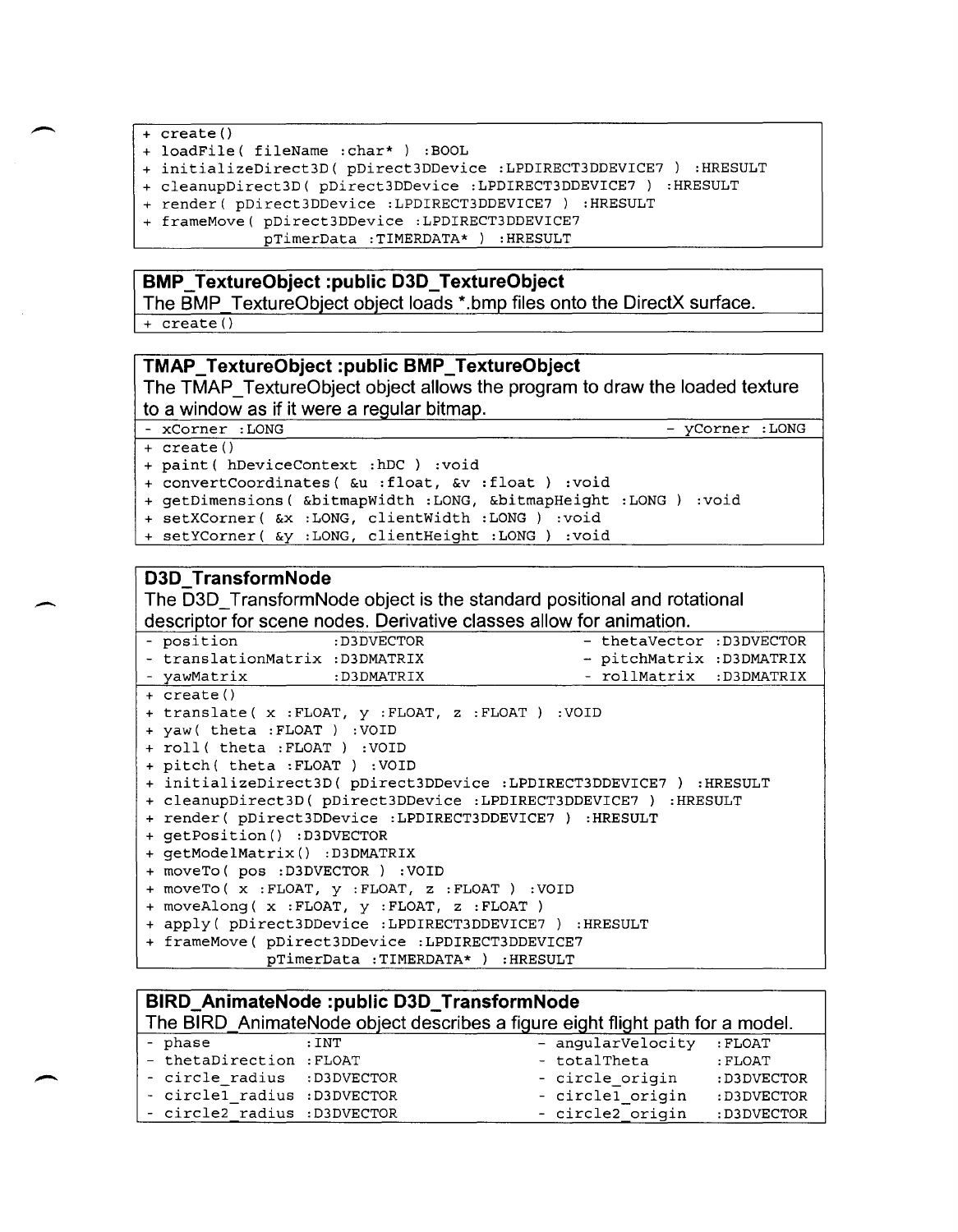### **LWING\_AnimateNode :public D3D\_TransformNode**

**The LWING\_AnimateNode object describes the up-down motion of the left wing of a bird.** 

- thetaDirection :FLOAT - total Theta :FLOAT

#### **RWING\_AnimateNode :public D3D\_TransformNode**

**The RWING\_AnimateNode object describes the up-down motion of the right wing of a bird.** 

- phase :INT - thetaDirection :FLOAT - totalTheta :FLOAT

#### **RenderingNode**

**The RenderingNode object stores a pointer to a scene node and the key value for distance from the camera** 

+ pSceneNode :D3D SceneNode\* + key :FLOAT

+ create ()

+ create ( pSceneNode :D3D SceneNode\*, key : FLOAT)

#### **RenderingHeap**

**The RenderingHeap object acts as a maximum heap that stores scene nodes in proper z-order from the camera.** 

- heap : RenderingNode\* - currentSize : INT - maxSize : INT

+ create ()

+ create ( size :INT )

+ isEmpty () : BOOL

+ flush () :VOID

- + insert( pSceneNode :D3D SceneNode\*, key :FLOAT ) :VOID
- + remove () :D3D SceneNode\*

### **WNDSTATUS**

**The WNDSTATUS object contains all the data intricacies needed for multithreaded rendering, though only bActive and bReady are used in a normal program.** 

|                             |  |       |  |  | + bActive :BOOL + bReady :BOOL + bModifyFlag :BOOL + bRepaint        | :BOOL |
|-----------------------------|--|-------|--|--|----------------------------------------------------------------------|-------|
|                             |  |       |  |  | + bMove :BOOL + bResize :BOOL + bTerminate :BOOL + bFatalError :BOOL |       |
| + hRenderingThread : HANDLE |  |       |  |  | + renderingThreadId : DWORD                                          |       |
| + xCorner                   |  | :UINT |  |  | + yCorner                                                            | :UINT |
| + windowWidth               |  | :UINT |  |  | + windowHeight                                                       | :UINT |

| <b>TIMERDATA</b>     |        |                             |       | The TIMERDATA object stores time and animation related information. |         |  |
|----------------------|--------|-----------------------------|-------|---------------------------------------------------------------------|---------|--|
| + hWindow            | : HWND | + frames                    | :UINT | + framesPerSecond : FLOAT                                           |         |  |
| + startTime          |        | :FLOAT + currentTime :FLOAT |       | + lastTime                                                          | : FLOAT |  |
| + elapsedTime :FLOAT |        |                             |       |                                                                     |         |  |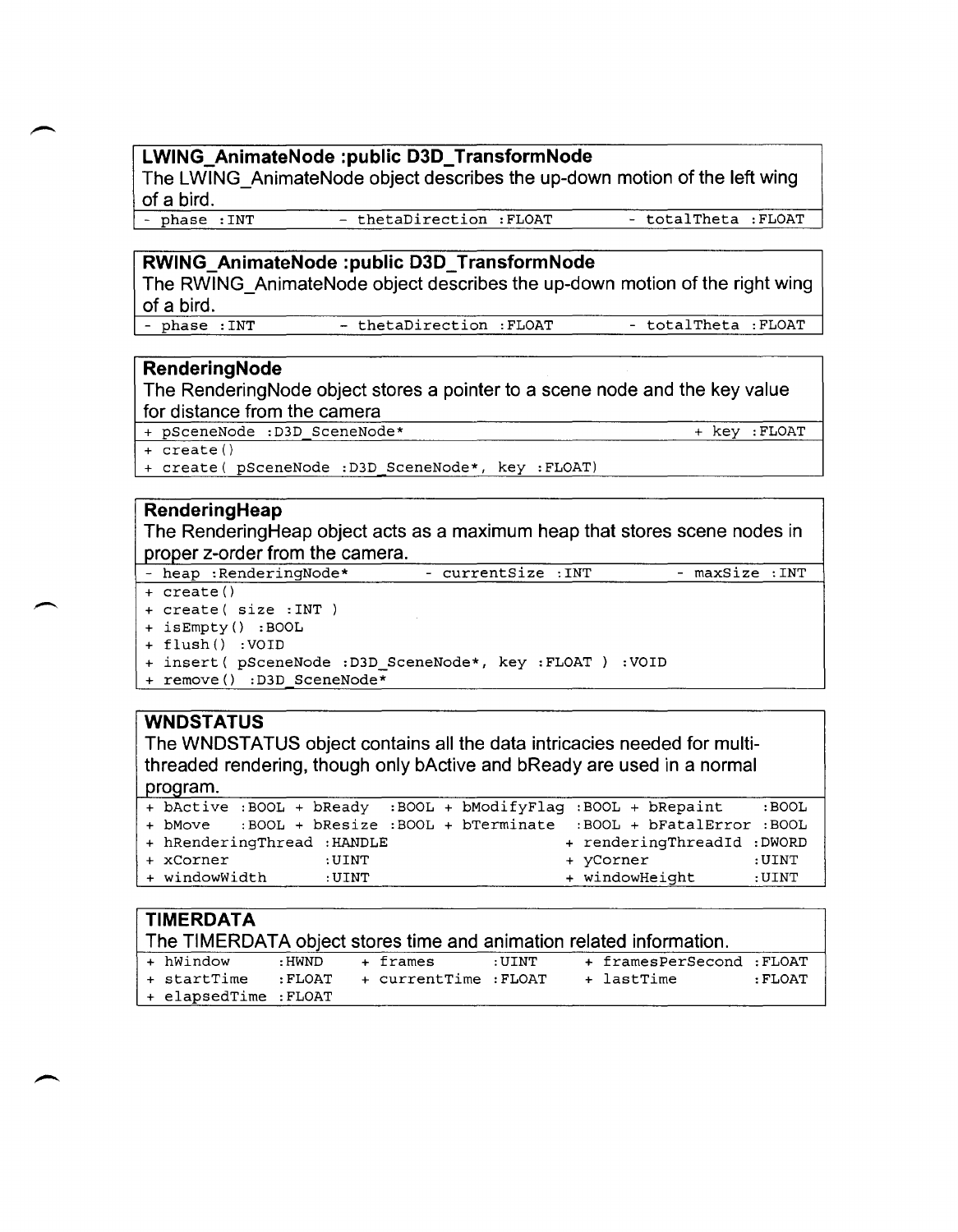### **Primary Window**

**These functions are the core operating procedures for VIXEN Mapper and Ocean Demo. In particular, the window procedure is the control mechanism for the rendering window.** 

| + wndProc( hWindow : HWND, message : UINT, |                               |                                                    |                                                               |
|--------------------------------------------|-------------------------------|----------------------------------------------------|---------------------------------------------------------------|
|                                            |                               |                                                    | wParam : WPARAM, lParam : LPARAM ) : LRESULT CALLBACK         |
|                                            |                               |                                                    | + wndSetup ( hInstance : HINSTANCE, &windowClass : WNDCLASSEX |
|                                            | menuName : char* ) : void     |                                                    |                                                               |
|                                            |                               | + wndCreate( hInstance : HINSTANCE, style : DWORD, |                                                               |
|                                            |                               | xPosition : int, yPosition : int,                  |                                                               |
|                                            |                               | $xSize$ : int, $ySize$ : int,                      |                                                               |
|                                            | hParentWindow : HWND ) : HWND |                                                    |                                                               |

### **Texture Window**

**These functions draw and operate the scrollbars of the texture child window.**  + texture wndProc( hWindow : HWND, message : UINT, wParam :WPARAM, lParam :LPARAM) :LRESULT CALLBACK + texture wndSetup( hInstance :HINSTANCE, &windowClass :WNDCLASSEX menuName :char\*) :void + texture\_wndCreate( hInstance :HINSTANCE, style :DWORD,<br>xPosition :int, yPosition :int, xPosition :int,<br>xSize :int, ySize :int, xSize : int, ySize : int, hParentWindow :HWND ) :HWND

### **D3DIM Window**

**These functions render the scene to the Direct3D child window.** 

| + d3dim wndProc( hWindow : HWND, message : UINT, |                            |                                                                    |                                                       |
|--------------------------------------------------|----------------------------|--------------------------------------------------------------------|-------------------------------------------------------|
|                                                  |                            |                                                                    | wParam : WPARAM, lParam : LPARAM ) : LRESULT CALLBACK |
|                                                  |                            | + d3dim wndSetup( hInstance : HINSTANCE, &windowClass : WNDCLASSEX |                                                       |
|                                                  | menuName : char* ) : void  |                                                                    |                                                       |
|                                                  |                            | + d3dim wndCreate( hInstance :HINSTANCE, style :DWORD,             |                                                       |
|                                                  |                            | xPosition : int, yPosition : int,                                  |                                                       |
|                                                  |                            | xSize : int. vSize : int.                                          |                                                       |
|                                                  | hParentWindow:HWND ) :HWND |                                                                    |                                                       |

### **\*.vtp File Dialog Window**

**These functions create open and save window dialogs for the \*.vtp filetype.**  <sup>+</sup>initializevxnFile( hWindow : HWND, &ofnVtnFile :OPENFILENAME ) :void + openVtpFile( hwindow :HWND, fileName :PSTR, titleName :PSTR ) :BOOL + saveVtpFile( hWindow :HWND, fileName :PSTR, titleName :PSTR ) :BOOL + vtnOpenDialog( hWindow : HWND, &ofnVtnFile :OPENFILENAME, fileName :PSTR, titleName :PSTR) :BOOL + vtnSaveDialog( hWindow : HWND, &ofnVtnFile :OPENFILENAME, fileName :PSTR, titleName :PSTR) :BOOL

### **\* .bmp File Dialog Window**

**These functions create open and save window dialogs for the \*.bmp filetype.** 

<sup>+</sup>initializeBmpFile( hWindow : HWND, &ofnBmpFile :OPENFILENAME ) :void

+ openBmpFile( hWindow :HWND, fileName :PSTR, titleName :PSTR ) :BOOL

+ bmpOpenDialog( hWindow :HWND, &ofnBmpFile :OPENFILENAME,

fileName :PSTR, titleName :PSTR) :BOOL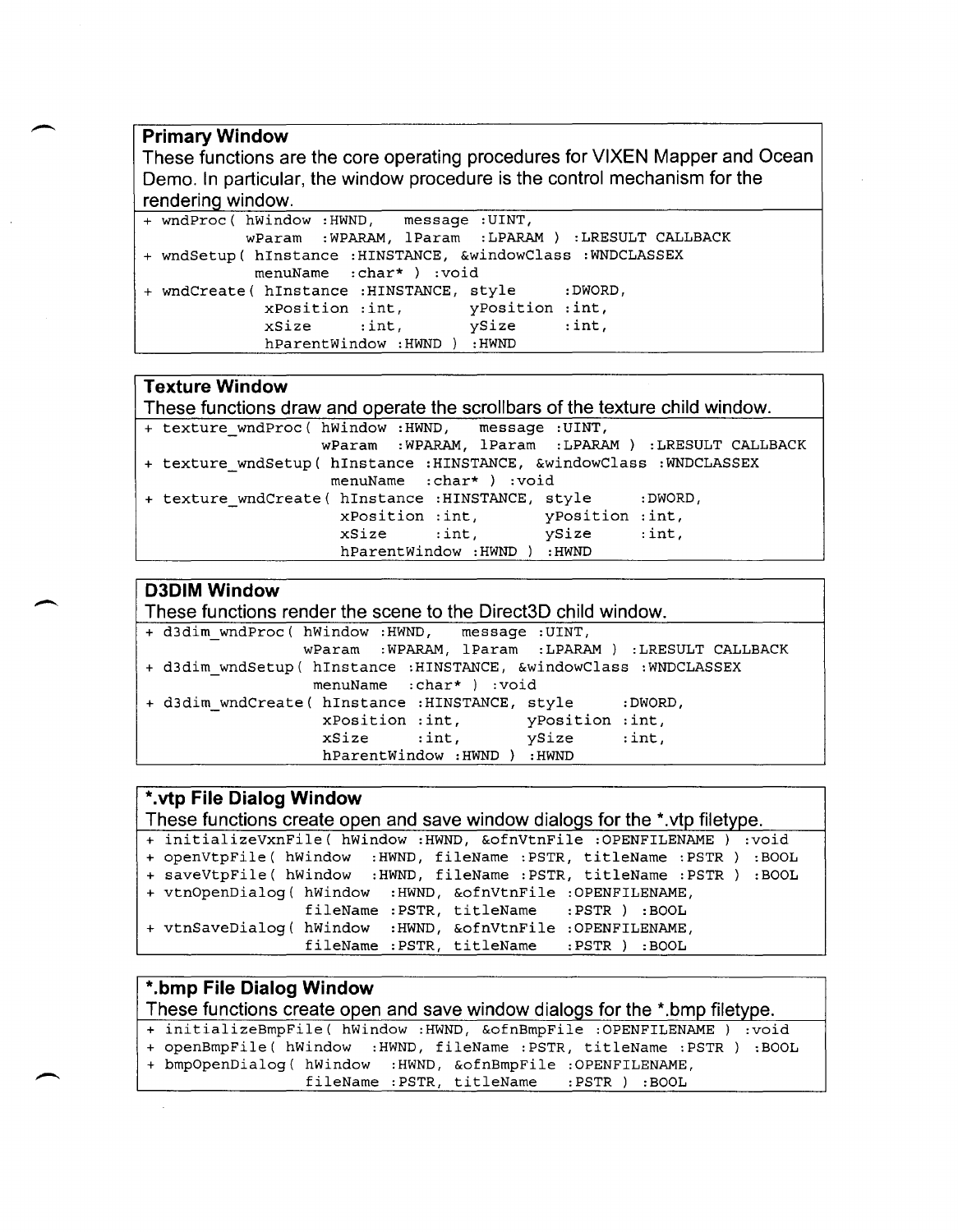### **030 Math Functions**

 $\overline{\phantom{a}}$ 

 $\overline{\phantom{a}}$ 

**The D3D Math functions provide various linear algebra mathematics to aid in problem solving.** 

+ loadldentityMatrix( &matrix :D3DMATRIX ) :void + loadProjectionMatrix( &matrix fieldOfView : FLOAT, aspectRatio : FLOAT, nearPlane : FLOAT,<br>farPlane : FLOAT : FLOAT ) : HRESULT <sup>+</sup>xRotateMatrix( &matrix :D3DMATRIX, theta :FLOAT ) :void <sup>+</sup>yRotateMatrix( &matrix :D3DMATRIX, theta :FLOAT ) :void <sup>+</sup>zRotateMatrix( &matrix :D3DMATRIX, theta :FLOAT ) :void + translateMatrix( &matrix :D3DMATRIX, x : FLOAT, y : FLOAT, z : FLOAT) :void + scaleMatrix( &matrix :D3DMATRIX, x : FLOAT, y : FLOAT, z : FLOAT) :void + multiplyMatrices( a :D3DMATRIX, b :D3DMATRIX ) :D3DMATRIX + normalizeVector( &a :D3DVECTOR ) :void + crossProduct( a :D3DVECTOR, b :D3DVECTOR ) :D3DVECTOR + distanceBetween( a :D3DVECTOR, b :D3DVECTOR ) :FLOAT + translateVector(D3DVECTOR &vector, FLOAT x, FLOAT y, FLOAT z) :VOID <sup>+</sup>translateVector(D3DVECTOR &vector, D3DVECTOR translationVector) :VOID <sup>+</sup>xRotateVector( &vector :D3DVECTOR, theta : FLOAT) :VOID <sup>+</sup>yRotateVector( &vector :D3DVECTOR, theta : FLOAT) :VOID <sup>+</sup>zRotateVector( &vector :D3DVECTOR, theta : FLOAT) :VOID <sup>+</sup>multiplyVectorMatrix( vector :D3DVECTOR, matrix :D3DMATRIX) :D3DVECTOR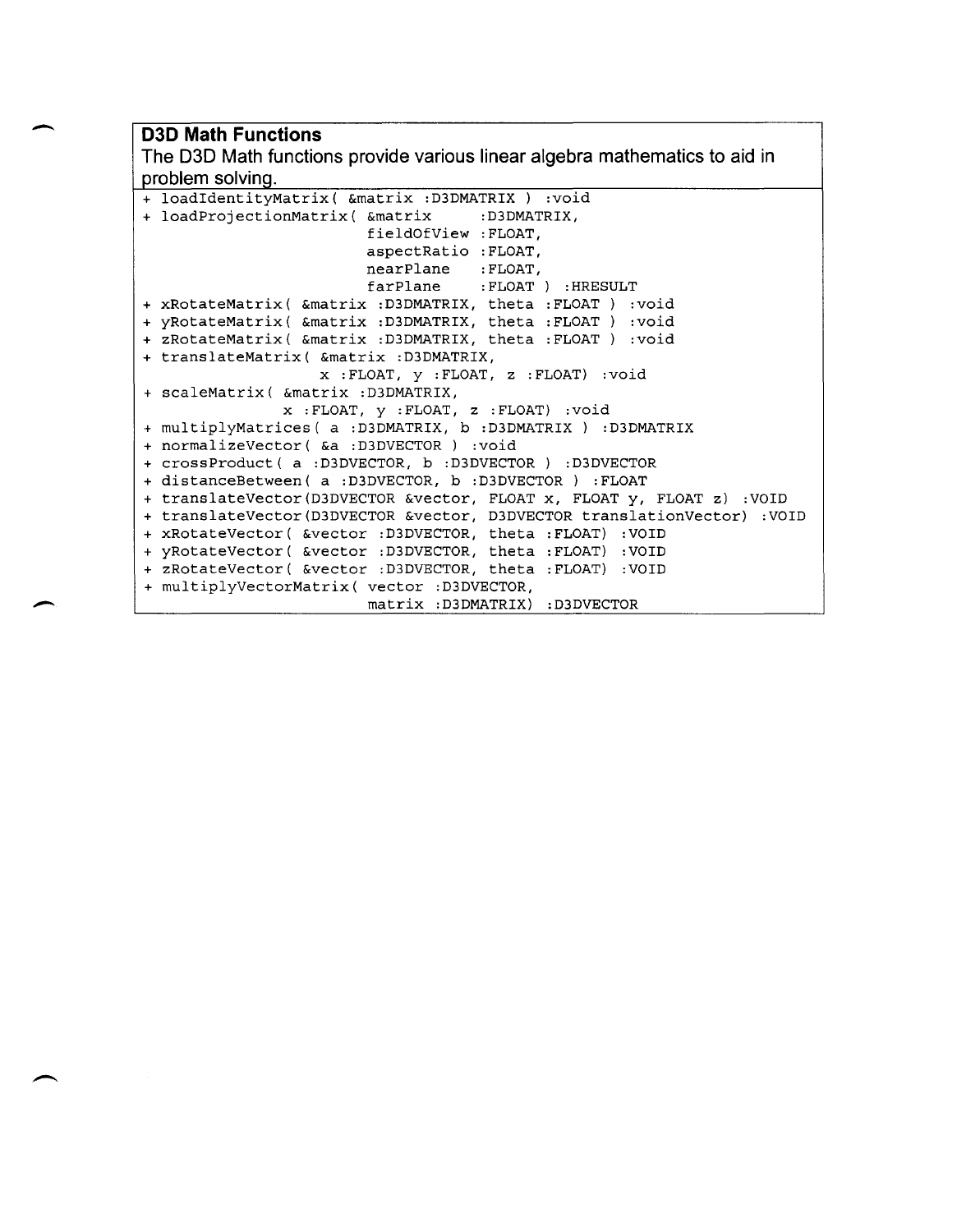#### - RELATIONSHIP DIAGRAM - - SCENE GRAPH -



 $\mathcal{A}^{\prime}$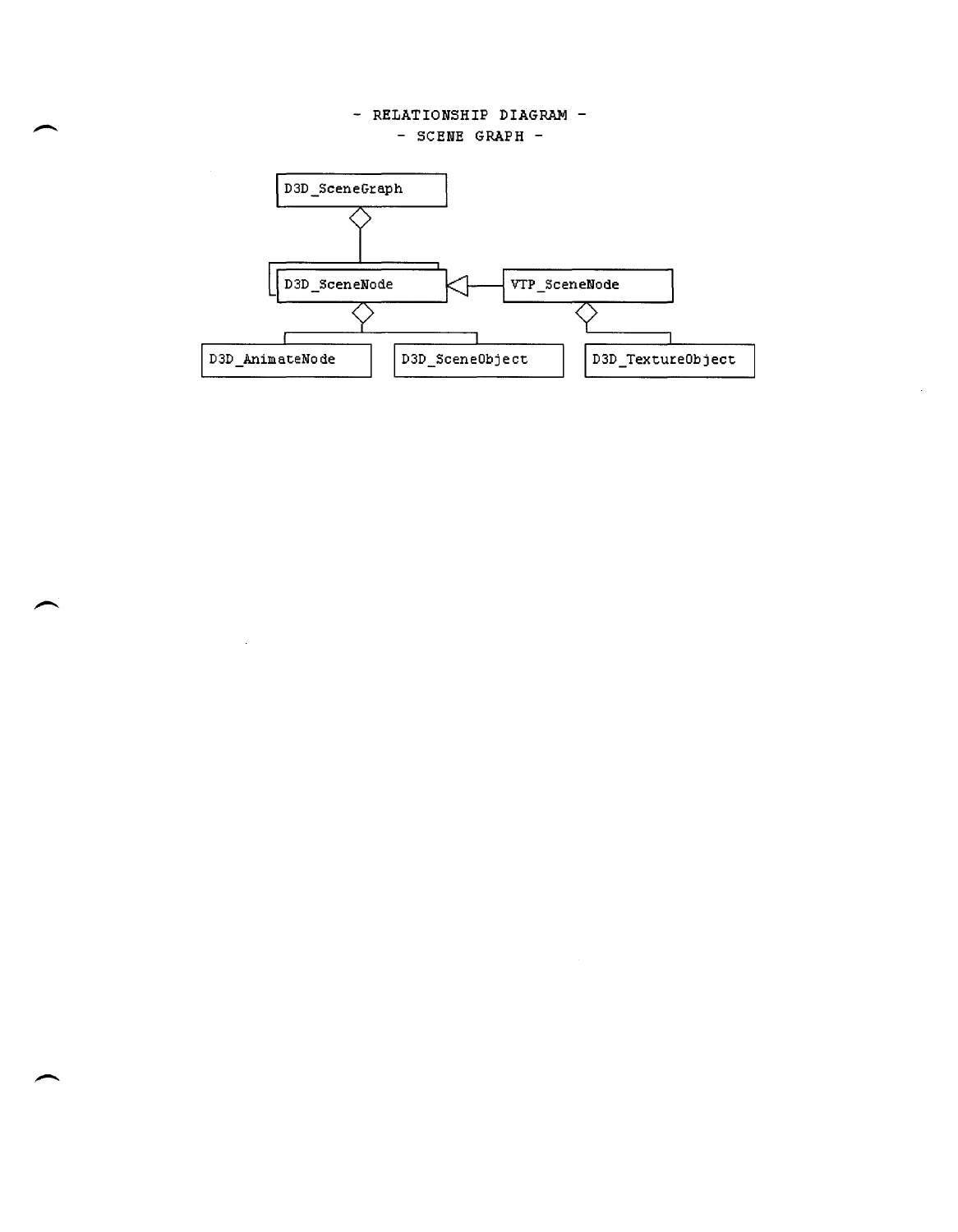

 $\ddot{\phantom{a}}$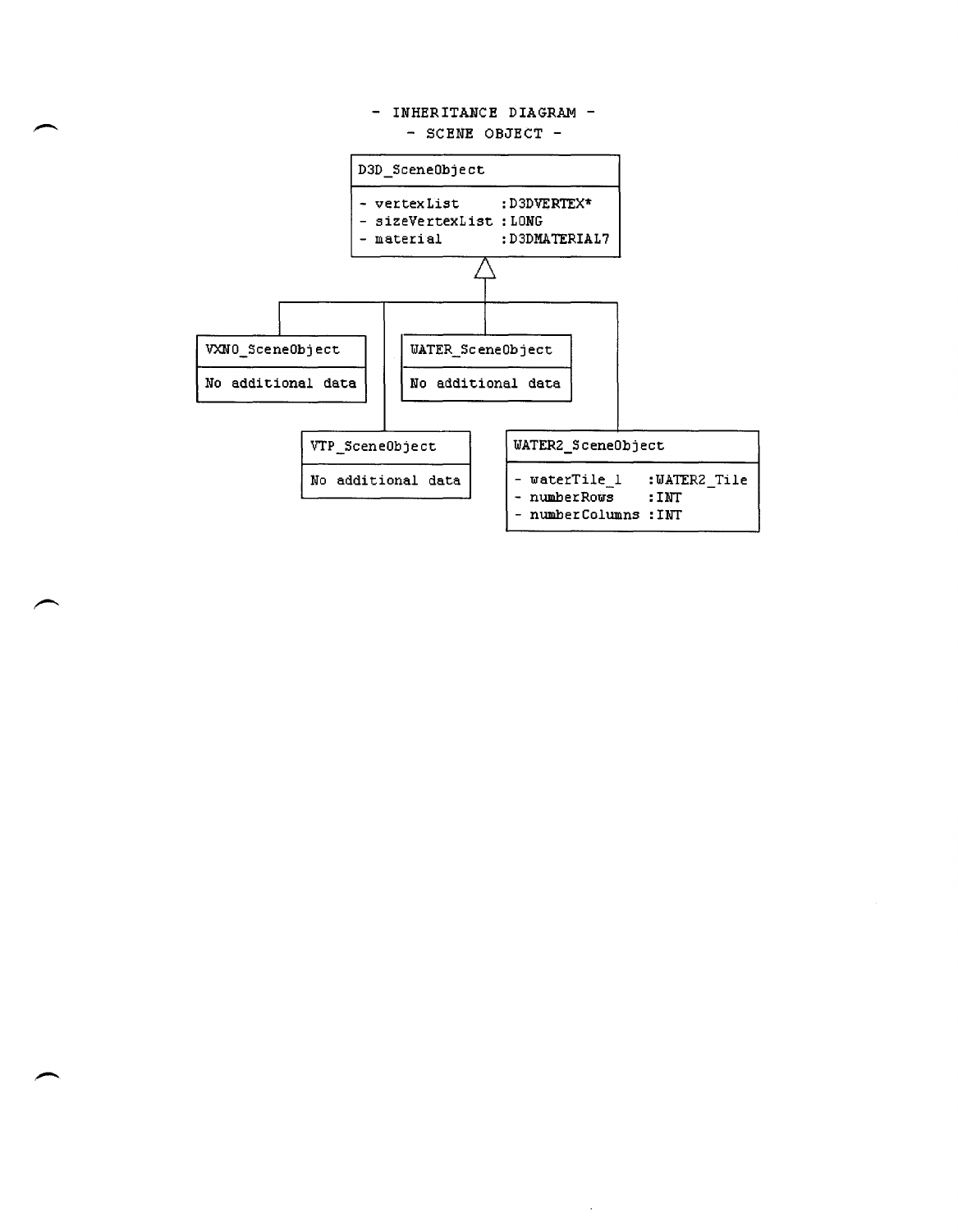#### - INHERITANCE DIAGRAM -- TRANSFORM NODE -

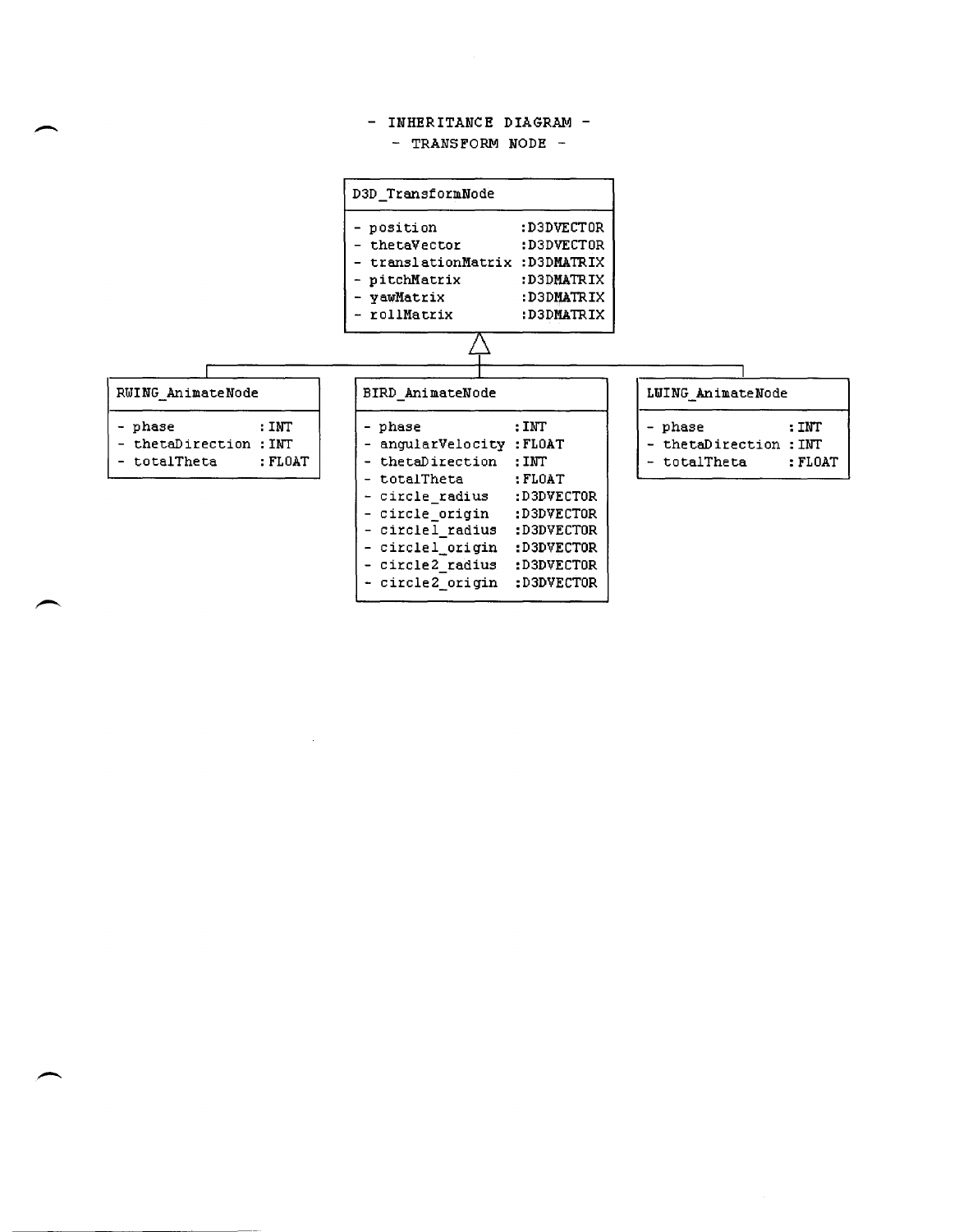#### - INHERITANCE DIAGRAM -- TEXTURE OBJECT -

| D3D TextureObject                              |                               |                                                                                                  |  |
|------------------------------------------------|-------------------------------|--------------------------------------------------------------------------------------------------|--|
| – pBitmapInfo<br>- pBitmapImaqe<br>pddsTexture |                               | pBitmapFileHeader: PBITMAPFILEHEADER<br>: PB ITMAP INFO<br>$:$ BYTE $*$<br>:LPDIRECTDRAWSURFACE7 |  |
|                                                |                               | BMP TextureObject<br>No additional data                                                          |  |
|                                                |                               | TMAP TextureObject                                                                               |  |
|                                                | xCorner:LONG<br>yCorner :LONG |                                                                                                  |  |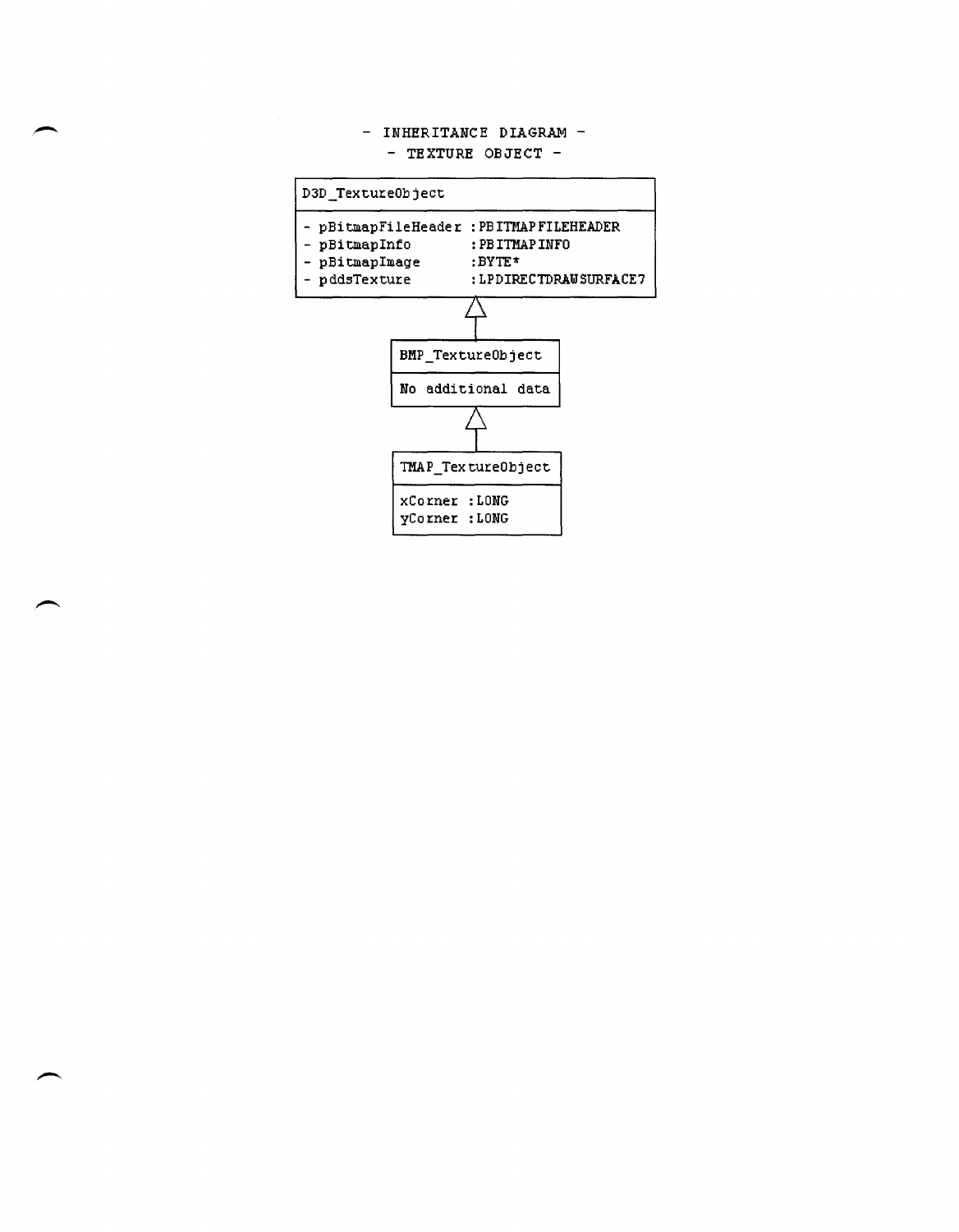| INTERACTION DIAGRAM -                     |
|-------------------------------------------|
| RENDERING PROCESS -<br>-                  |
| render(pSceneGraph : D3D SceneGraph*)     |
| renderer : D3D Renderer                   |
| render(pDirect3DDevice :LPDIRECT3DDEVICE) |
| :D3D SceneGraph                           |
| render(pDirect3DDevice :LPDIRECT3DDEVICE) |
| :D3D Camera                               |
| :D3D SceneMode                            |
| render(pDirect3DDevice :LPDIRECT3DDEVICE) |
| :D3D TextureObject                        |
| :D3D SceneObject                          |

 $\label{eq:2.1} \frac{1}{2} \sum_{i=1}^n \frac{1}{2} \sum_{j=1}^n \frac{1}{2} \sum_{j=1}^n \frac{1}{2} \sum_{j=1}^n \frac{1}{2} \sum_{j=1}^n \frac{1}{2} \sum_{j=1}^n \frac{1}{2} \sum_{j=1}^n \frac{1}{2} \sum_{j=1}^n \frac{1}{2} \sum_{j=1}^n \frac{1}{2} \sum_{j=1}^n \frac{1}{2} \sum_{j=1}^n \frac{1}{2} \sum_{j=1}^n \frac{1}{2} \sum_{j=1}^n \frac{$ 

 $\label{eq:2.1} \frac{1}{\sqrt{2}}\left(\frac{1}{\sqrt{2}}\right)^{2} \left(\frac{1}{\sqrt{2}}\right)^{2} \left(\frac{1}{\sqrt{2}}\right)^{2} \left(\frac{1}{\sqrt{2}}\right)^{2} \left(\frac{1}{\sqrt{2}}\right)^{2} \left(\frac{1}{\sqrt{2}}\right)^{2} \left(\frac{1}{\sqrt{2}}\right)^{2} \left(\frac{1}{\sqrt{2}}\right)^{2} \left(\frac{1}{\sqrt{2}}\right)^{2} \left(\frac{1}{\sqrt{2}}\right)^{2} \left(\frac{1}{\sqrt{2}}\right)^{2} \left(\$